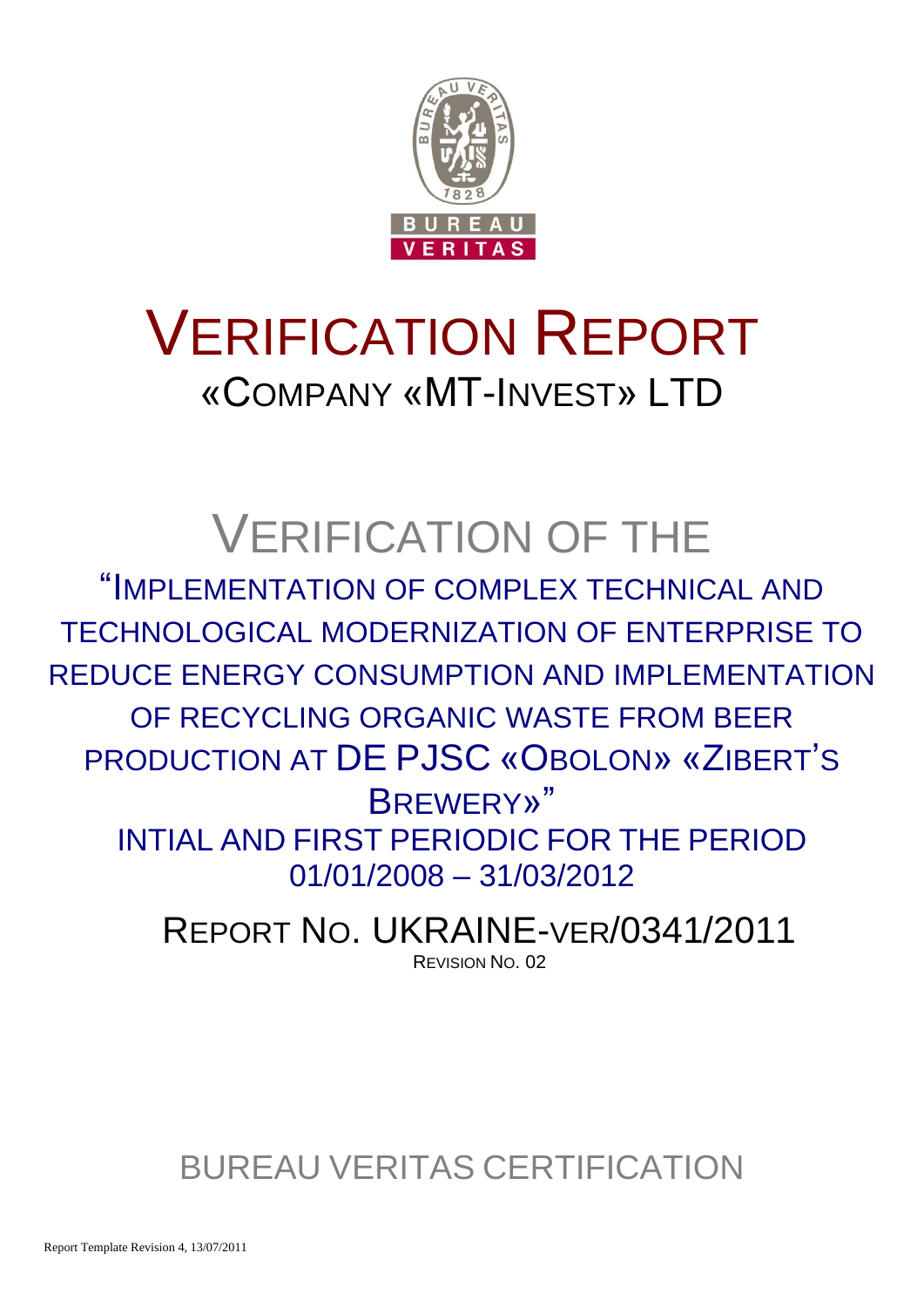

#### VERIFICATION REPORT

| Date of first issue:<br>04/07/2012                                                                                                                                                                                                                                                                                                                                                                                                                                                                                                                                                                                                                                                                                                                                                                                 | Organizational unit:<br><b>Holding SAS</b>                                                                                                                                                                                                                                                                                                                                                                                                                                                                                                                                                                                                                                                                                                                                                                           | <b>Bureau Veritas Certification</b>                      |  |  |  |  |  |  |
|--------------------------------------------------------------------------------------------------------------------------------------------------------------------------------------------------------------------------------------------------------------------------------------------------------------------------------------------------------------------------------------------------------------------------------------------------------------------------------------------------------------------------------------------------------------------------------------------------------------------------------------------------------------------------------------------------------------------------------------------------------------------------------------------------------------------|----------------------------------------------------------------------------------------------------------------------------------------------------------------------------------------------------------------------------------------------------------------------------------------------------------------------------------------------------------------------------------------------------------------------------------------------------------------------------------------------------------------------------------------------------------------------------------------------------------------------------------------------------------------------------------------------------------------------------------------------------------------------------------------------------------------------|----------------------------------------------------------|--|--|--|--|--|--|
| Client:<br>«Company «MT-Invest» LTD                                                                                                                                                                                                                                                                                                                                                                                                                                                                                                                                                                                                                                                                                                                                                                                | Client ref.:<br>Falendysh Yaroslav                                                                                                                                                                                                                                                                                                                                                                                                                                                                                                                                                                                                                                                                                                                                                                                   |                                                          |  |  |  |  |  |  |
| Summary:<br>Bureau Veritas Certification has initial and first periodic verification for the period from 01/01/2008 to<br>31/03/2012 of the «Implementation of complex technical and technological modernization of enterprise to<br>reduce energy consumption and implementation of recycling organic waste from beer production at DE PJSC<br>«Obolon» «Zibert's Brewery»» project, located in Fastiv, Kyiv Region, Ukraine, and applying JI specific<br>approach, on the basis of UNFCCC criteria for the JI, as well as criteria given to provide for consistent project<br>operations, monitoring and reporting. UNFCCC criteria refer to Article 6 of the Kyoto Protocol, the JI rules and<br>modalities and the subsequent decisions by the JI Supervisory Committee, as well as the host country criteria. |                                                                                                                                                                                                                                                                                                                                                                                                                                                                                                                                                                                                                                                                                                                                                                                                                      |                                                          |  |  |  |  |  |  |
|                                                                                                                                                                                                                                                                                                                                                                                                                                                                                                                                                                                                                                                                                                                                                                                                                    | The verification scope is defined as a periodic independent review and ex post determination by the Accredited<br>Entity of the monitored reductions in GHG emissions during defined verification period, and consisted of the<br>following three phases: i) desk review of the monitoring report against project design and the baseline and<br>monitoring plan; ii) follow-up interviews with project stakeholders; iii) resolution of outstanding issues and the<br>issuance of the final verification report and opinion. The overall verification, from Contract Review to<br>Verification Report & Opinion, was conducted using Bureau Veritas Certification internal procedures.                                                                                                                              |                                                          |  |  |  |  |  |  |
| The first output of the verification process is a list of Clarification, Corrective Actions Requests, Forward<br>Actions Requests (CR, CAR and FAR), presented in Appendix A.                                                                                                                                                                                                                                                                                                                                                                                                                                                                                                                                                                                                                                      |                                                                                                                                                                                                                                                                                                                                                                                                                                                                                                                                                                                                                                                                                                                                                                                                                      |                                                          |  |  |  |  |  |  |
|                                                                                                                                                                                                                                                                                                                                                                                                                                                                                                                                                                                                                                                                                                                                                                                                                    | In summary, Bureau Veritas Certification confirms that the project is implemented as planned and described in<br>approved project design documents. Installed equipment being essential for generating emission reduction<br>runs reliably and is calibrated appropriately. The monitoring system is in place and the project is generating<br>GHG emission reductions. The GHG emission reduction is calculated accurately and without material errors,<br>omissions, or misstatements, and the ERUs issued totalize 264958 tonnes of CO2 equivalent for the<br>monitoring period from 01/01/2008 to 31/03/2012.<br>Our opinion relates to the project's GHG emissions and resulting GHG emission reductions reported and<br>related to the approved project baseline and monitoring, and its associated documents. |                                                          |  |  |  |  |  |  |
|                                                                                                                                                                                                                                                                                                                                                                                                                                                                                                                                                                                                                                                                                                                                                                                                                    |                                                                                                                                                                                                                                                                                                                                                                                                                                                                                                                                                                                                                                                                                                                                                                                                                      |                                                          |  |  |  |  |  |  |
| Report No.:<br>UKRAINE-ver/0341/2011<br>JI                                                                                                                                                                                                                                                                                                                                                                                                                                                                                                                                                                                                                                                                                                                                                                         | Subject Group:                                                                                                                                                                                                                                                                                                                                                                                                                                                                                                                                                                                                                                                                                                                                                                                                       |                                                          |  |  |  |  |  |  |
| Project title:<br>Implementation of complex technical and technological<br>modernization of enterprise to reduce energy consumption<br>and implementation of recycling organic waste from beer<br>production at DE PJSC «Obolon» «Zibert's Brewery»                                                                                                                                                                                                                                                                                                                                                                                                                                                                                                                                                                |                                                                                                                                                                                                                                                                                                                                                                                                                                                                                                                                                                                                                                                                                                                                                                                                                      |                                                          |  |  |  |  |  |  |
| Work carried out by:                                                                                                                                                                                                                                                                                                                                                                                                                                                                                                                                                                                                                                                                                                                                                                                               |                                                                                                                                                                                                                                                                                                                                                                                                                                                                                                                                                                                                                                                                                                                                                                                                                      |                                                          |  |  |  |  |  |  |
| Kateryna Zinevych - Team Leader, Lead Verifier<br>Sergiy Kustovskyy - Team Member, Verifier<br>Iuliia Pylnova - Team Member, Technical Specialist<br>Work reviewed by:                                                                                                                                                                                                                                                                                                                                                                                                                                                                                                                                                                                                                                             |                                                                                                                                                                                                                                                                                                                                                                                                                                                                                                                                                                                                                                                                                                                                                                                                                      |                                                          |  |  |  |  |  |  |
| Ivan Sokolov - Internal Technical Reviewer                                                                                                                                                                                                                                                                                                                                                                                                                                                                                                                                                                                                                                                                                                                                                                         |                                                                                                                                                                                                                                                                                                                                                                                                                                                                                                                                                                                                                                                                                                                                                                                                                      | $\bowtie$<br>No distribution without permission from the |  |  |  |  |  |  |
| Work approved by:                                                                                                                                                                                                                                                                                                                                                                                                                                                                                                                                                                                                                                                                                                                                                                                                  | <b>Burea</b>                                                                                                                                                                                                                                                                                                                                                                                                                                                                                                                                                                                                                                                                                                                                                                                                         | Certifi@lient or responsible organizational unit         |  |  |  |  |  |  |
| Ivan Sokolov - Operational Manager                                                                                                                                                                                                                                                                                                                                                                                                                                                                                                                                                                                                                                                                                                                                                                                 |                                                                                                                                                                                                                                                                                                                                                                                                                                                                                                                                                                                                                                                                                                                                                                                                                      | Limited distribution                                     |  |  |  |  |  |  |
| Date of this revision:<br>Rev. No.:<br>10/07/2012<br>02                                                                                                                                                                                                                                                                                                                                                                                                                                                                                                                                                                                                                                                                                                                                                            | Number of pages<br>25                                                                                                                                                                                                                                                                                                                                                                                                                                                                                                                                                                                                                                                                                                                                                                                                | Unrestricted distribution                                |  |  |  |  |  |  |

1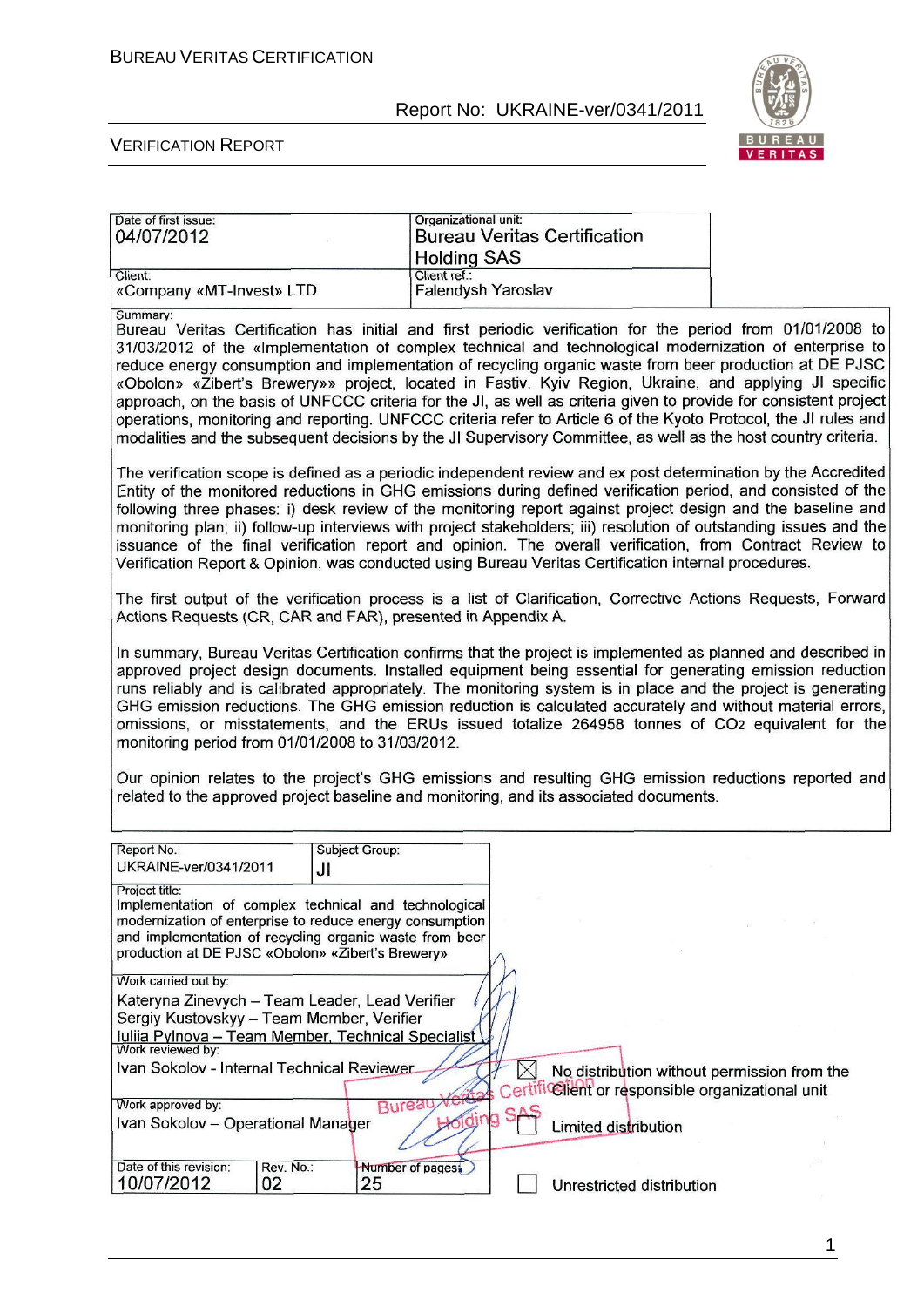#### VERIFICATION REPORT

# *Table of Contents Page*

| $\mathbf{1}$   |                                                                                |                |
|----------------|--------------------------------------------------------------------------------|----------------|
| 1.1            | Objective                                                                      | 3              |
| 1.2            | Scope                                                                          | 3              |
| 1.3            | <b>Verification Team</b>                                                       | 3              |
| $\overline{2}$ |                                                                                |                |
| 2.1            | <b>Review of Documents</b>                                                     | $\overline{4}$ |
| 2.2            | Follow-up Interviews                                                           | $\overline{4}$ |
| 2.3            | Resolution of Clarification, Corrective and Forward Action Requests            | 5              |
| 3              |                                                                                |                |
| 3.1            | Remaining issues and FARs from previous verifications                          | 6              |
| 3.2            | Project approval by Parties involved (90-91)                                   | 6              |
| 3.3            | Project implementation (92-93)                                                 | 6              |
| 3.4            | Compliance of the monitoring plan with the monitoring methodology<br>$(94-98)$ | 8              |
| 3.5            | Revision of monitoring plan (99-100)                                           | 8              |
| 3.6            | Data management (101)                                                          | 8              |
| 3.7            | Verification regarding programmes of activities (102-110)                      | 9              |
| 4              |                                                                                |                |
| 5              |                                                                                |                |
|                |                                                                                |                |

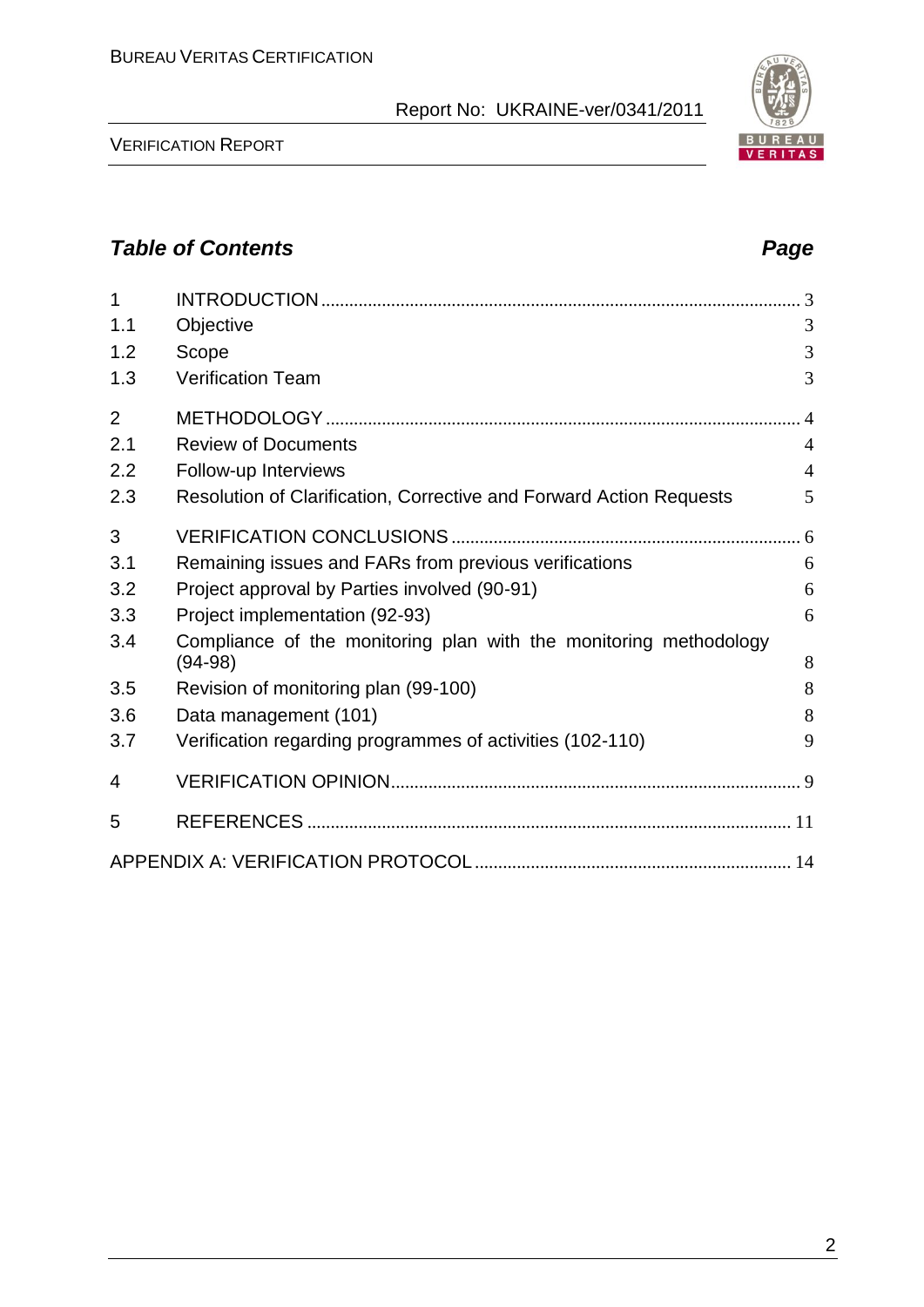

VERIFICATION REPORT

# **1 INTRODUCTION**

«Company «MT-Invest» LTD has commissioned Bureau Veritas Certification to verify the emissions reductions of its JI project «Implementation of complex technical and technological modernization of enterprise to reduce energy consumption and implementation of recycling organic waste from beer production at DE PJSC «Obolon» «Zibert's Brewery»» (hereafter called "the project") in Fastiv, Kyiv region, Ukraine.

This report summarizes the findings of the verification of the project, performed on the basis of UNFCCC criteria, as well as criteria given to provide for consistent project operations, monitoring and reporting.

#### **1.1 Objective**

Verification is the periodic independent review and ex post determination by the Accredited Independent Entity of the monitored reductions in GHG emissions during defined verification period.

The objective of verification can be divided in Initial Verification and Periodic Verification.

UNFCCC criteria refer to Article 6 of the Kyoto Protocol, the JI rules and modalities and the subsequent decisions by the JI Supervisory Committee, as well as the host country criteria.

# **1.2 Scope**

The verification scope is defined as an independent and objective review of the project design document, the project's baseline study, monitoring plan and monitoring report, and other relevant documents. The information in these documents is reviewed against Kyoto Protocol requirements, UNFCCC rules and associated interpretations.

The verification is not meant to provide any consulting towards the Client. However, stated requests for clarifications, corrective and/or forward actions may provide input for improvement of the project monitoring towards reductions in the GHG emissions.

# **1.3 Verification Team**

The verification team consists of the following personnel:

| Kateryna Zinevych<br><b>Bureau Veritas Certification</b> | Team Leader, Climate Change Lead Verifier |
|----------------------------------------------------------|-------------------------------------------|
| Sergiy Kustovskyy<br><b>Bureau Veritas Certification</b> | <b>Climate Change Verifier</b>            |
| Iuliia Pylnova<br><b>Bureau Veritas Certification</b>    | <b>Technical Specialist</b>               |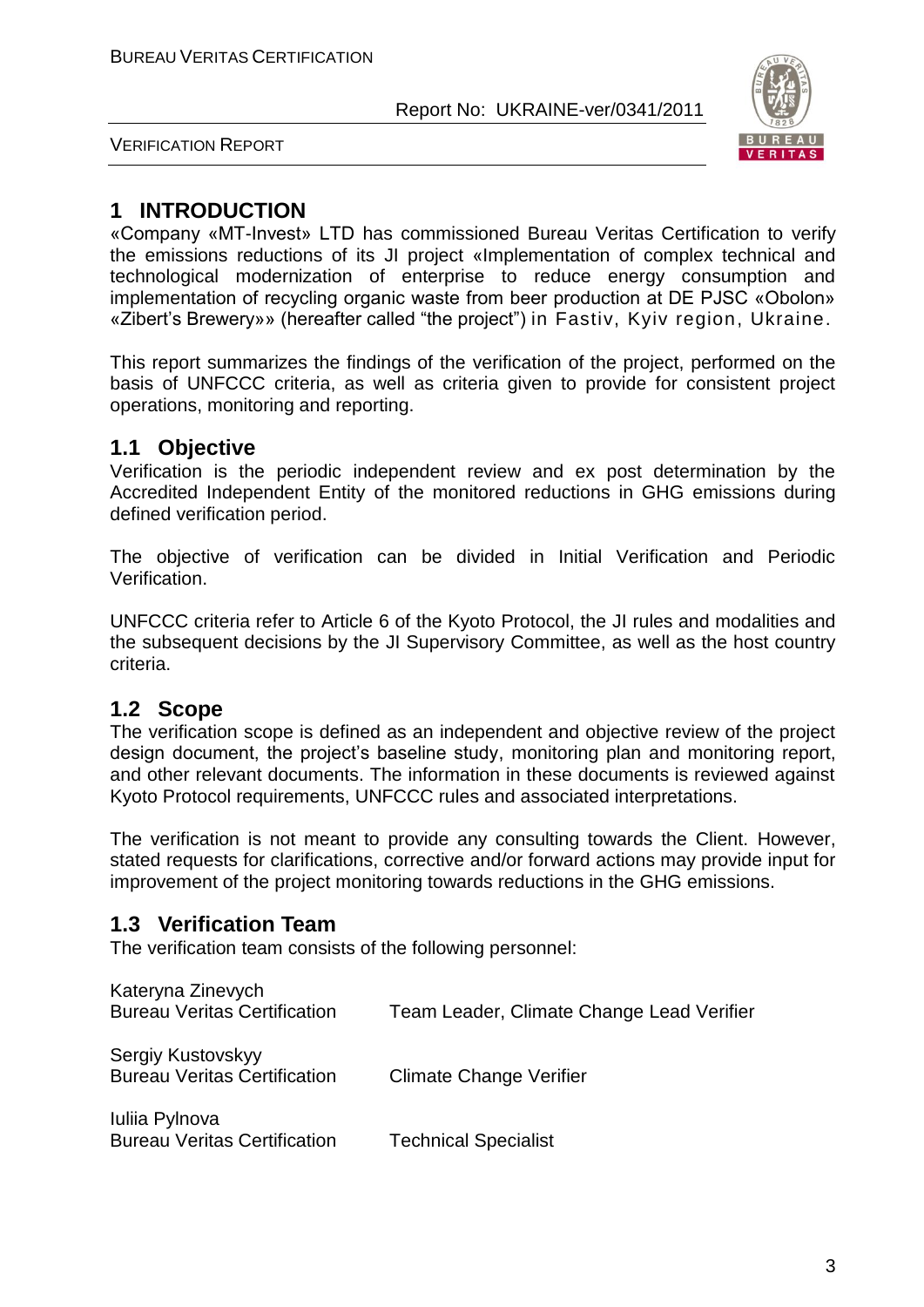

VERIFICATION REPORT

This verification report was reviewed by:

Ivan Sokolov Bureau Veritas Certification, Internal Technical Reviewer

### **2 METHODOLOGY**

The overall verification, from Contract Review to Verification Report & Opinion, was conducted using Bureau Veritas Certification internal procedures.

In order to ensure transparency, a verification protocol was customized for the project, according to the version 01 of the Joint Implementation Determination and Verification Manual, issued by the Joint Implementation Supervisory Committee at its 19 meeting on 04/12/2009. The protocol shows, in a transparent manner, criteria (requirements), means of verification and the results from verifying the identified criteria. The verification protocol serves the following purposes:

- It organizes, details and clarifies the requirements a JI project is expected to meet;
- It ensures a transparent verification process where the verifier will document how a particular requirement has been verified and the result of the verification.

The completed verification protocol is enclosed in Appendix A to this report.

#### **2.1 Review of Documents**

The Monitoring Report (MR) «Implementation of complex technical and technological modernization of enterprise to reduce energy consumption and implementation of recycling organic waste from beer production at DE PJSC «Obolon» «Zibert's Brewery»» submitted by «Company «MT-Invest» LTD and additional background documents related to the project design and baseline, i.e. country Law, Project Design Document (PDD) and/or Guidance on criteria for baseline setting and monitoring, Host party criteria, Kyoto Protocol, Clarifications on Verification Requirements to be Checked by an Accredited Independent Entity were reviewed.

The verification findings presented in this report relate to the Monitoring Report versions 1.0, 2.0 and project as described in the determined PDD.

#### **2.2 Follow-up Interviews**

On 27/06/2012 Bureau Veritas Certification performed on-site interviews with project stakeholders to confirm selected information and to resolve issues identified in the document review. Representatives of «Company «MT-Invest» LTD and DE PJSC «Obolon» «Zibert's Brewery» were interviewed (see References). The main topics of the interviews are summarized in Table 1.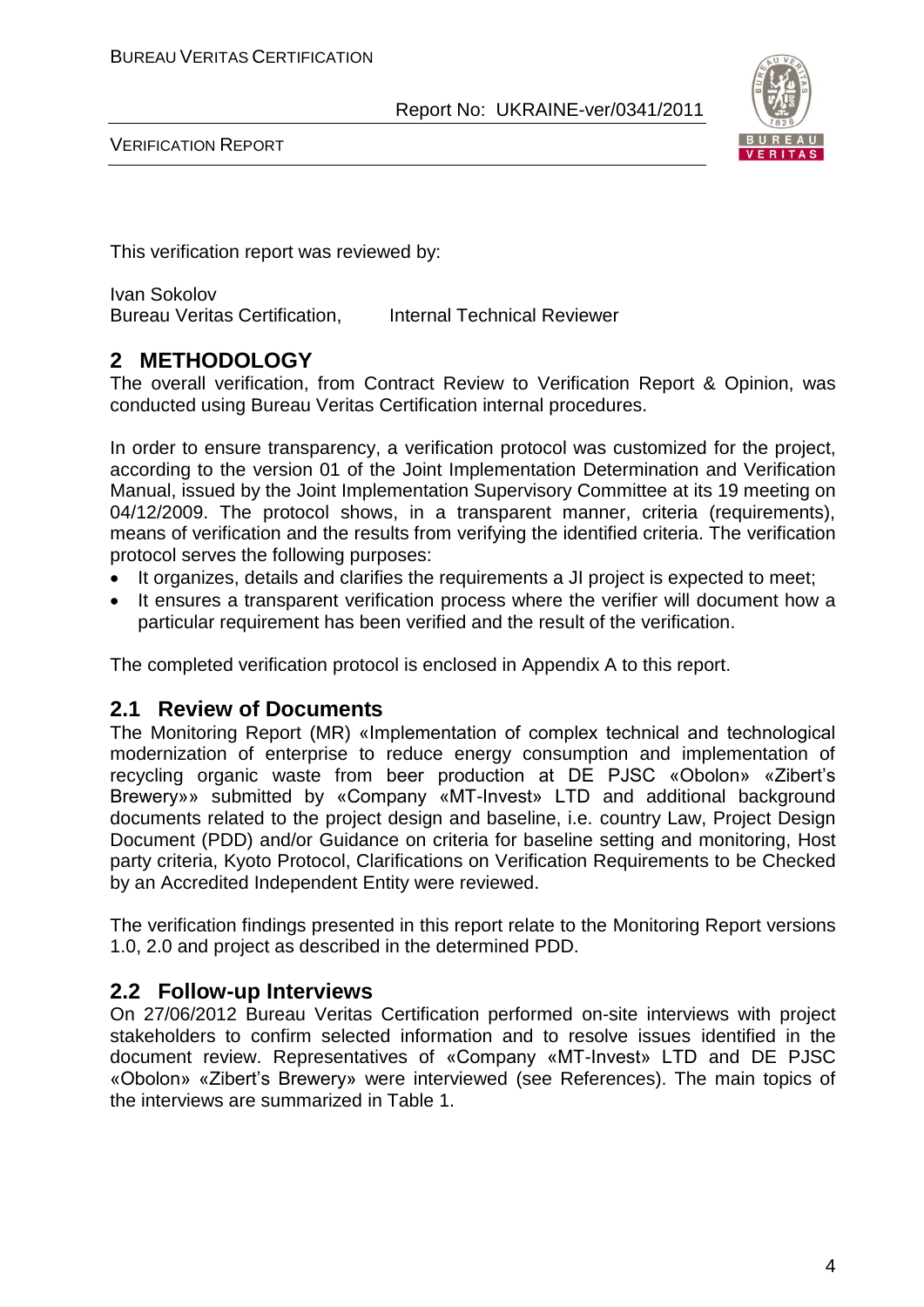

VERIFICATION REPORT

#### **Table 1 Interview topics**

| <b>Interviewed</b><br>organization | <b>Interview topics</b>                                          |
|------------------------------------|------------------------------------------------------------------|
| DE PJSC                            | Organizational structure                                         |
| «Obolon»                           | Responsibilities and authorities                                 |
| «Zibert's<br><b>Brewery</b> »      | Roles and responsibilities for data collection and<br>processing |
|                                    | Installation of equipment                                        |
|                                    | Data logging, archiving and reporting                            |
|                                    | Metering equipment control                                       |
|                                    | Metering record keeping system, database                         |
|                                    | IT management                                                    |
|                                    | Training of personnel                                            |
|                                    | Quality management procedures and technology                     |
|                                    | Internal audits and check-ups                                    |
| «Company «MT-                      | Baseline methodology                                             |
| Invest» LTD                        | Monitoring plan                                                  |
|                                    | Monitoring report                                                |
|                                    | <b>Excel spreadsheets</b>                                        |

#### **2.3 Resolution of Clarification, Corrective and Forward Action Requests**

The objective of this phase of the verification is to raise the requests for corrective actions and clarification and any other outstanding issues that needed to be clarified for Bureau Veritas Certification positive conclusion on the GHG emission reduction calculation.

If the Verification Team, in assessing the monitoring report and supporting documents, identifies issues that need to be corrected, clarified or improved with regard to the monitoring requirements, it should raise these issues and inform the project participants of these issues in the form of:

(a) Corrective action request (CAR), requesting the project participants to correct a mistake that is not in accordance with the monitoring plan;

(b) Clarification request (CL), requesting the project participants to provide additional information for the Verification Team to assess compliance with the monitoring plan;

(c) Forward action request (FAR), informing the project participants of an issue, relating to the monitoring that needs to be reviewed during the next verification period.

The Verification Team will make an objective assessment as to whether the actions taken by the project participants, if any, satisfactorily resolve the issues raised, if any, and should conclude its findings of the verification.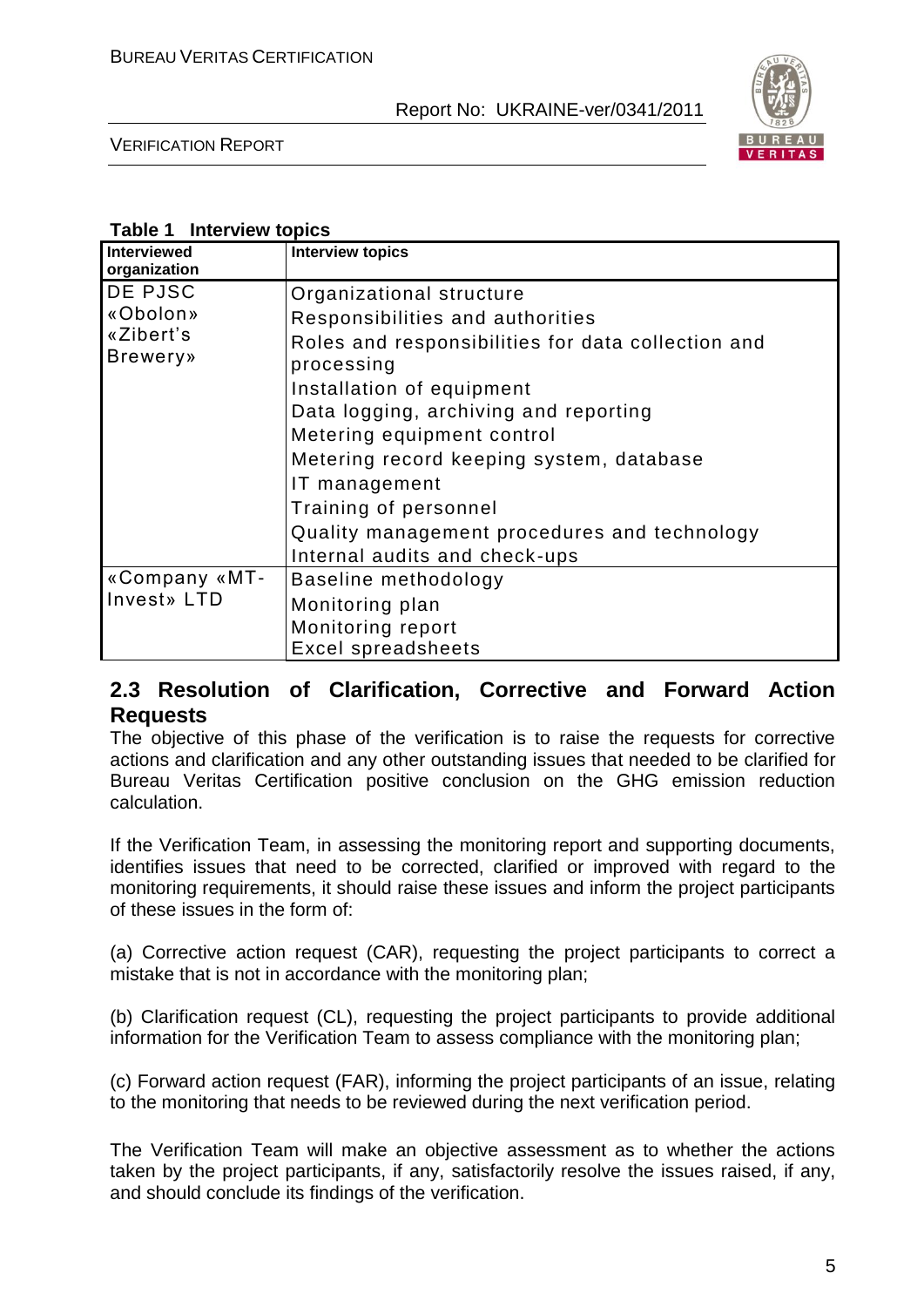

VERIFICATION REPORT

To guarantee the transparency of the verification process, the concerns raised are documented in more detail in the verification protocol in Appendix A.

### **3 VERIFICATION CONCLUSIONS**

In the following sections, the conclusions of the verification are stated.

The findings from the desk review of the original monitoring documents and the findings from interviews during the follow up visit are described in the Verification Protocol in Appendix A.

The Clarification, Corrective and Forward Action Requests are stated, where applicable, in the following sections and are further documented in the Verification Protocol in Appendix A. The verification of the Project resulted in 8 Corrective Action Requests and 2 Clarification Requests.

The number between brackets at the end of each section corresponds to the DVM paragraph.

#### **3.1 Remaining issues and FARs from previous verifications**

No FARs were raised during the determination.

#### **3.2 Project approval by Parties involved (90-91)**

Written project approval by Ukraine #2958/23/7 dated 06/10/2011 has been issued by the State Environmental Investment Agency of Ukraine.

Written project approval by Netherlands (letter of approval for the project «Implementation of complex technical and technological modernization of enterprise to reduce energy consumption and implementation of recycling organic waste from beer production at DE PJSC «Obolon» «Zibert's Brewery»» № 2011JI35 dated 03/10/2011) has been issued by NL Agency, Ministry of Economic Affairs, Agriculture and Innovation of Netherlands.

The abovementioned written approvals are unconditional.

The identified areas of concern as to the Project approval by Parties involved, project participants responses and Bureau Veritas Certification's conclusions are described in Appendix A to this report (refer to CAR 0 1, CAR 02).

#### **3.3 Project implementation (92-93)**

Implementation of the measures under the project allowed to improve energy efficiency of beer production, provide environmentally save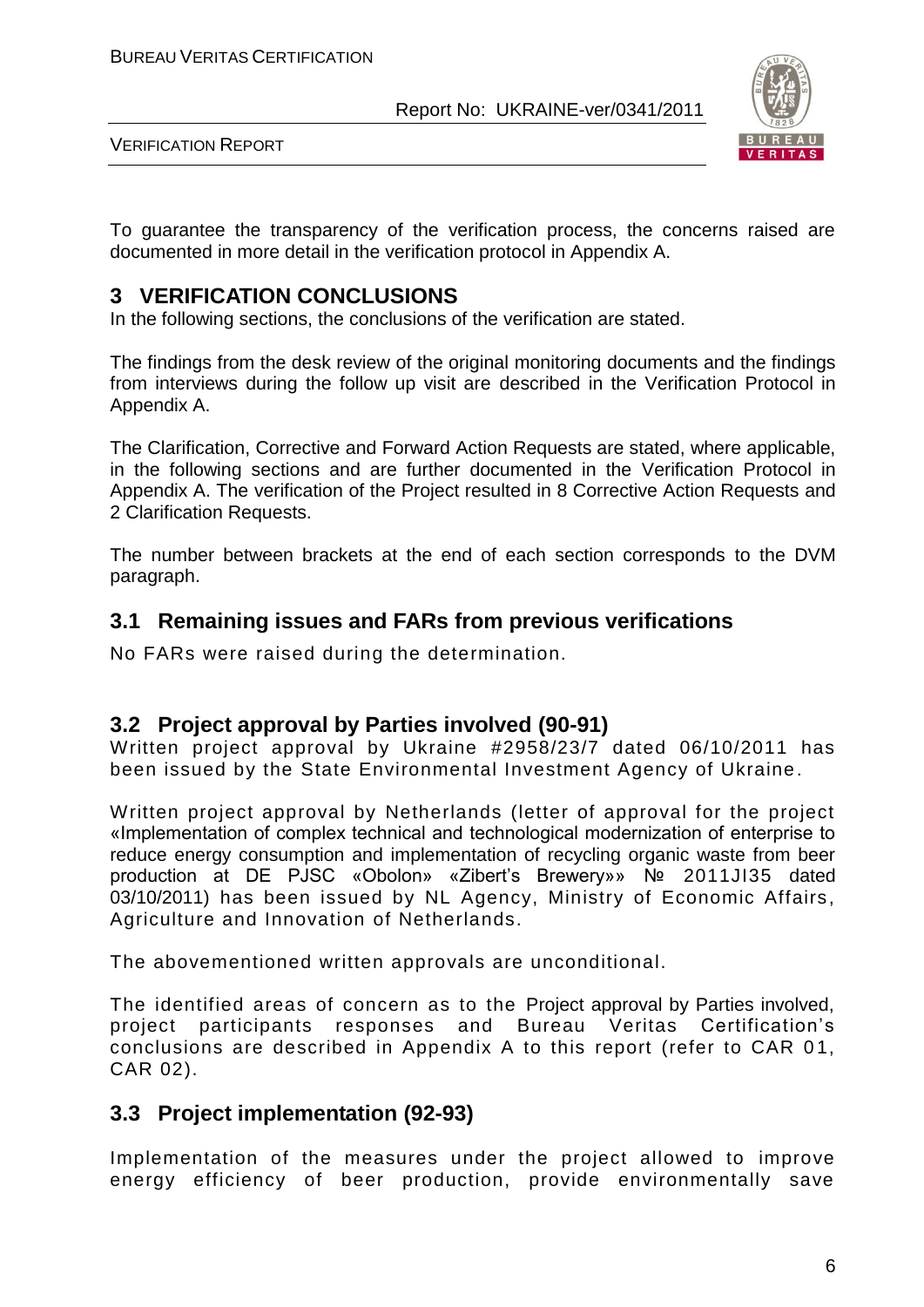

VERIFICATION REPORT

utilization of its organic wastes. In its turn, it resulted in reduction of the amount of energy resources for beer production, allowed to deny wastes disposal at landfills. The reduction of greenhouse gases emission into the atmosphere is the result of these measures.

In accordance with project implementation schedule the following measures were undertaken in 2008 – 2011:

In 2008 reconstruction of brew house with the installation of energyefficient technology of cooking wort was conducted. Output of wort is 440 Gl for 1 brewing a week. 78 brewing a week. Before the reconstruction output of wort was 80 Gl/brewing. Specific direct consumption of thermal energy before the reconstruction was 31, 25 kg/Gl, after it - 16, 8 kg/Gl. Installation of new steam boiler LOOS ZFR-23000 with the production capacity 22 tonnes of pair on a hour. Gas charges on 1 tonne of pair was decreased from 77,5  $\textsf{m}^{3}$  (for the boilers ДКВР- 2,5/13) and 83,5  $\textsf{m}^{3}$  (for the boilers E- 1/9) to 72,1  $m^3$ . Changing steam drying of work clothing with electric heating vans. Installation of new air compressors Comp Air L132 - 7.5 – 3 units. Installation of new refrigerating machines Climaveneta complete with cooling towers. Replacement of 2 refrigerating machines 1- МКТ-110 (Russia) with the new one Climaveneta (Italy) complete with the compressor and automatic control. This measures allowed to reduce specific electric power and natural gas. This resulted in reduction of greenhouse gases emission losses related with beer production.

In 2010 Installation of equipment for preparation of liquid carbon dioxide «Haffmans B.V. Netherlands, with the production capacity 500 kg/year was conducted. Before establishment of this system a plant worked on the imported carbon dioxide.

In 2011 poui heat exchanger for utilization of deaerator vessel evaporation of boiler house for heating of feeding water from water purification plant.

Measures, planned to be implemented in the period 2004 – 2007 were implemented in the full extent and the project is generating greenhouse gases emission reduction units.

Amount of emission reduction provided above as total for 2008 -2011 in the MR differs from the amount of emission reduction for the corresponding period predicted in the registered PDD (version 02, dated 22/09/2011). This difference can be explained by the fact that GHG emission reduction provided in the PDD for 2011 were estimated based on the statistic data of 2010, while GHG emission reduction provided in the MR was calculated based on the actual data provided by the enterprise.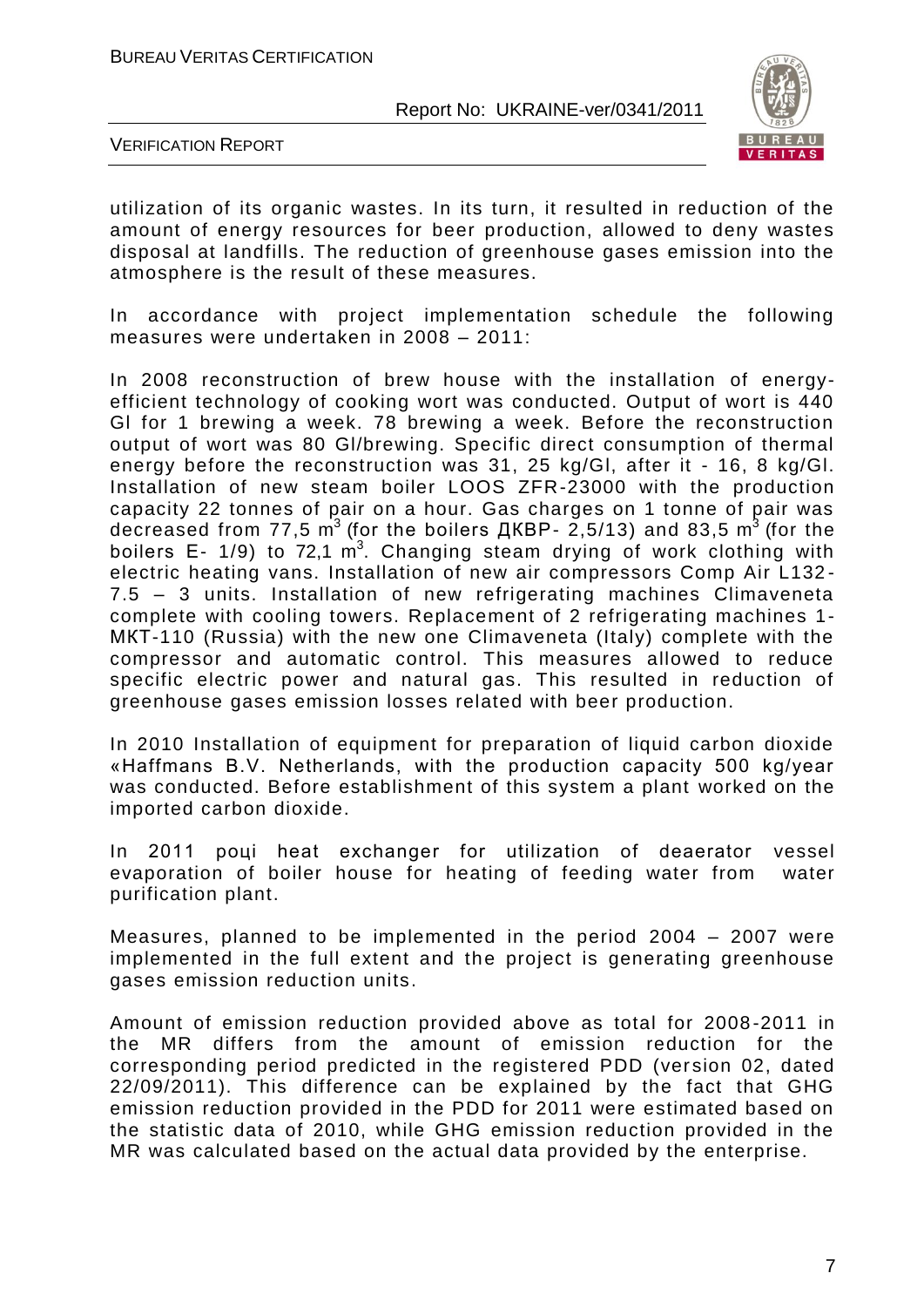

VERIFICATION REPORT

The identified areas of concern as to the project implementation, project participants responses and Bureau Veritas Certification's conclusions are described in Appendix A to this report (refer to CAR 03).

### **3.4 Compliance of the monitoring plan with the monitoring methodology (94-98)**

The monitoring occurred in accordance with the monitoring plan included in the PDD regarding which the determination has been deemed final and is so listed on the UNFCCC JI website.

For calculating the emission reductions, key factors influencing the baseline emissions and the activity level of the project and the emissions as well as risks associated with the project were taken into account, as appropriate.

Data sources used for calculating emission reductions are clearly identified, reliable and transparent.

Emission factors, including default emission factors, are selected by carefully balancing accuracy and reasonableness, and appropriately justified of the choice.

The calculation of emission reductions is based on conservative assumptions and the most plausible scenarios in a transparent manner.

The identified areas of concern as to the compliance of the monitoring plan with the monitoring methodology, project participants responses and Bureau Veritas Certification's conclusions are described in Appendix A to this report (refer to CARs 04-06, Cl 01).

# **3.5 Revision of monitoring plan (99-100)**

Not applicable

# **3.6 Data management (101)**

The data and their sources, provided in monitoring report, are clearly identified, reliable and transparent.

The implementation of data collection procedures is in accordance with the monitoring plan, including the quality control and quality assurance procedures. These procedures are mentioned in the section "References" of this report.

The function of the monitoring equipment, including its calibration status, is in order.

The evidence and records used for the monitoring are maintained in a traceable manner.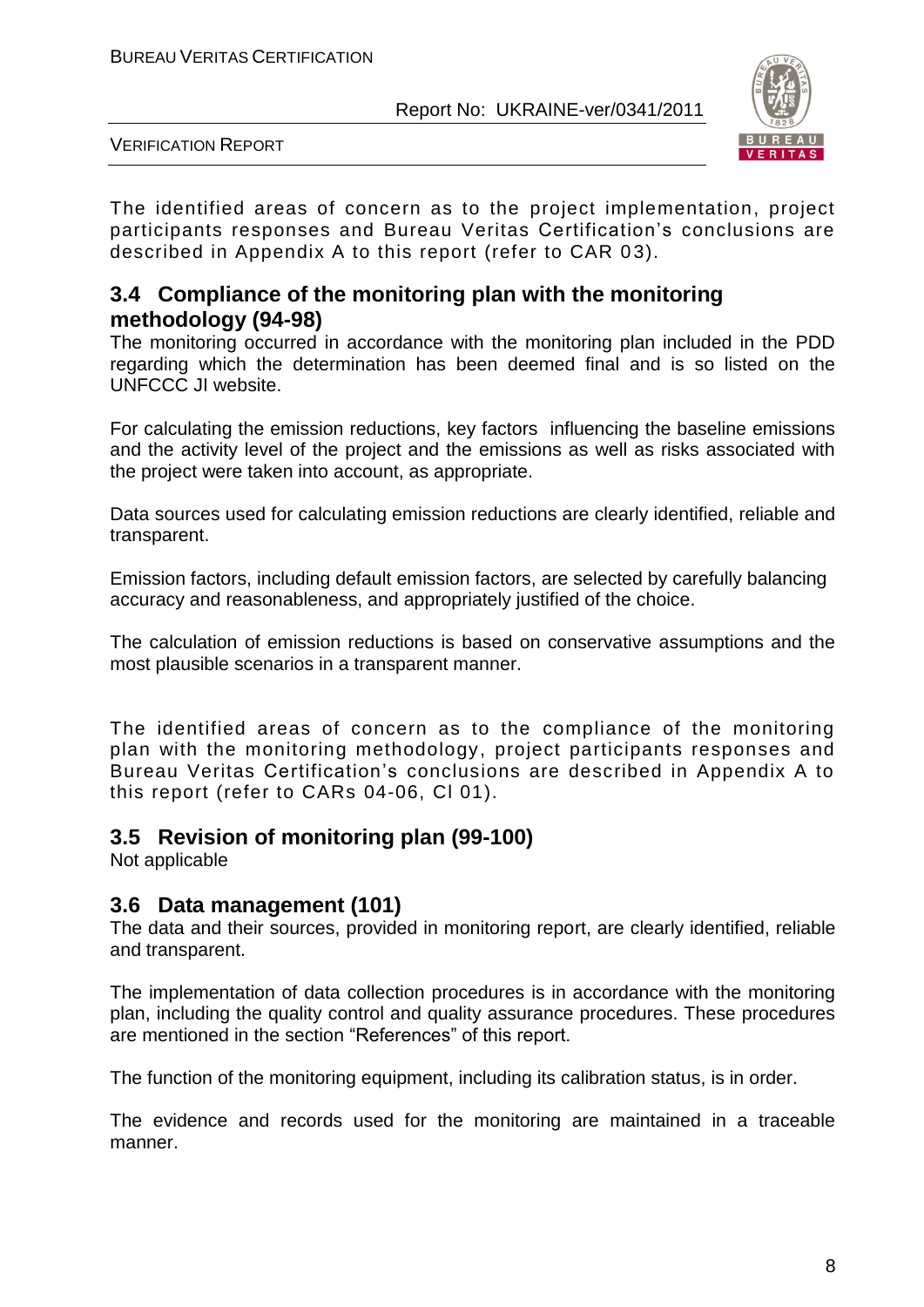

VERIFICATION REPORT

The data collection and management system for the project is in accordance with the monitoring plan.

The identified areas of concern as to the data managemet, project participants responses and Bureau Veritas Certification's conclusions are described in Appendix A to this report (refer to CARs 07, 08, Cl 02).

#### **3.7 Verification regarding programmes of activities (102-110)**  Not applicable.

### **4 VERIFICATION OPINION**

Bureau Veritas Certification has performed initial and first periodic verification of the «Implementation of complex technical and technological modernization of enterprise to reduce energy consumption and implementation of recycling organic waste from beer production at DE PJSC «Obolon» «Zibert's Brewery»» Project in Ukraine, which applies JI specific approach. The verification was performed on the basis of UNFCCC criteria and host country criteria and also on the criteria given to provide for consistent project operations, monitoring and reporting.

The verification consisted of the following three phases: i) desk review of the monitoring report against the project design and the baseline and monitoring plan; ii) follow-up interviews with project stakeholders; iii) resolution of outstanding issues and the issuance of the final verification report and opinion.

The management of «Company «MT-Invest» LTD is responsible for the preparation of the GHG emissions data and the reported GHG emissions reductions of the project on the basis set out within the project Monitoring Plan indicated in the final PDD version 02 dated 22/09/2011. The development and maintenance of records and reporting procedures in accordance with that plan, including the calculation and determination of GHG emission reductions from the project, is the responsibility of the management of the project.

Bureau Veritas Certification verified the Project Monitoring Report version 2.0 for the reporting period as indicated below. Bureau Veritas Certification confirms that the project is implemented as planned and described in approved project design documents. Installed equipment being essential for generating emission reduction runs reliably and is calibrated appropriately. The monitoring system is in place and the project is generating GHG emission reductions.

Amount of emission reduction provided above as total for 2008-2011 in the MR differs from the amount of emission reduction for the corresponding period predicted in the registered PDD (version 02, dated 22/09/2011). This difference can be explained by the fact that GHG emission reduction provided in the PDD for 2011 were estimated based on the statistic data of 2010, while GHG emission reduction provided in the MR was calculated based on the actual data provided by the enterprise.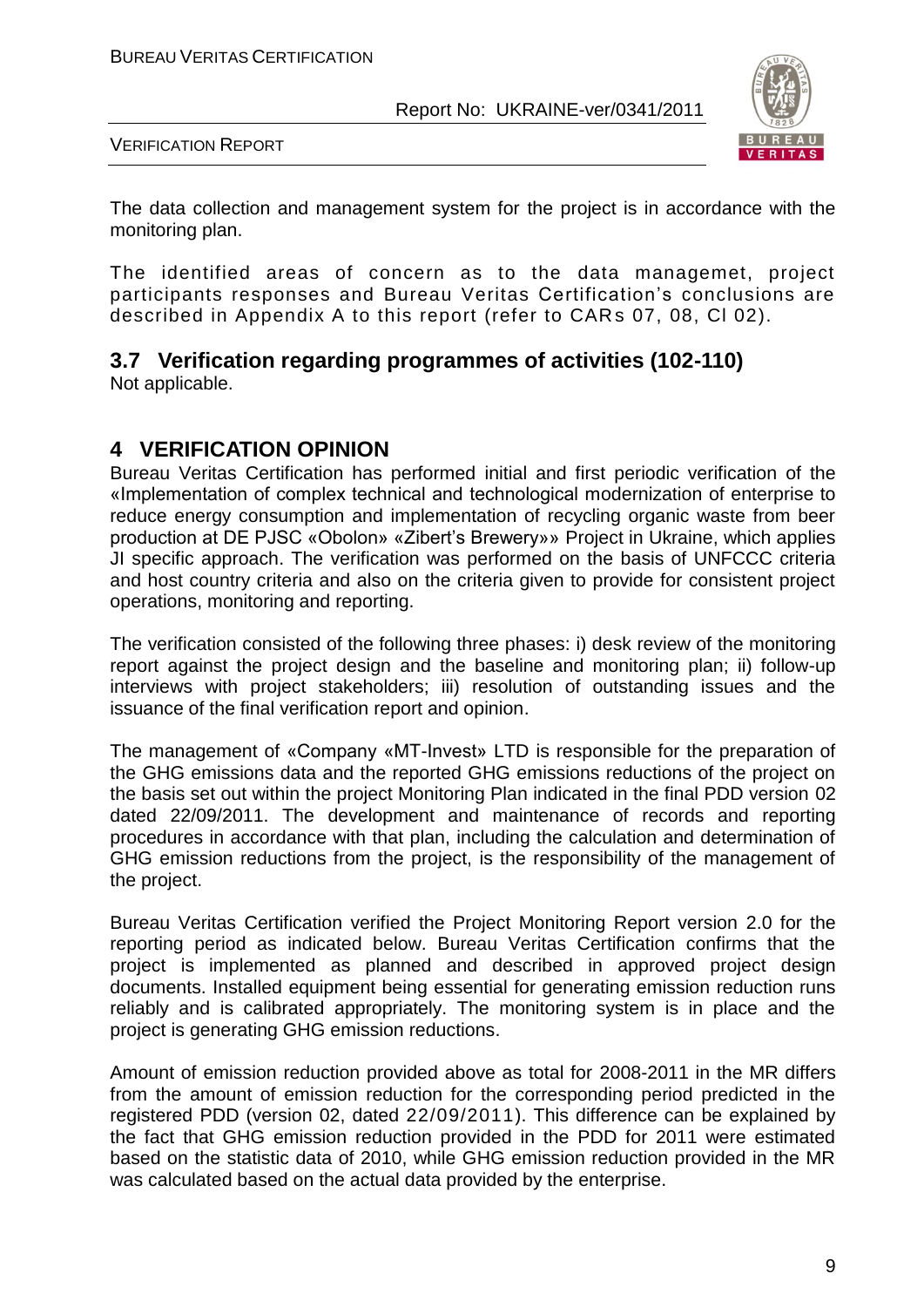

VERIFICATION REPORT

Bureau Veritas Certification can confirm that the GHG emission reduction is accurately calculated and is free of material errors, omissions, or misstatements. Our opinion relates to the project's GHG emissions and resulting GHG emissions reductions reported and related to the approved project baseline and monitoring, and its associated documents. Based on the information we have seen and evaluated, we confirm, with a reasonable level of assurance, the following statement:

Reporting period: From 01.01.2008 to 31.12.2011

| For the period from 01.01.2008 to 31.12.2008 |    |       |  |                                 |
|----------------------------------------------|----|-------|--|---------------------------------|
| <b>Baseline emissions</b>                    |    | 19543 |  | tonnes of CO2 equivalent        |
| Project emissions                            |    | 9613  |  | tonnes of CO2 equivalent        |
| <b>Emission Reductions</b>                   |    | 9930  |  | tonnes of CO2 equivalent        |
| For the period from 01.01.2009 to 31.12.2009 |    |       |  |                                 |
| <b>Baseline emissions</b>                    |    | 77363 |  | tonnes of CO2 equivalent        |
| Project emissions                            |    | 16727 |  | tonnes of CO2 equivalent        |
| <b>Emission Reductions</b>                   |    | 60636 |  | tonnes of CO2 equivalent        |
| For the period from 01.01.2010 to 31.12.2010 |    |       |  |                                 |
| <b>Baseline emissions</b>                    |    |       |  | 107087 tonnes of CO2 equivalent |
| Project emissions                            |    |       |  | 21375 tonnes of CO2 equivalent  |
| <b>Emission Reductions</b>                   |    | 85712 |  | tonnes of CO2 equivalent        |
| For the period from 01.01.2011 to 31.12.2011 |    |       |  |                                 |
| <b>Baseline emissions</b>                    |    |       |  | 109646 tonnes of CO2 equivalent |
| Project emissions                            |    | 20123 |  | tonnes of CO2 equivalent        |
| <b>Emission Reductions</b>                   |    | 89523 |  | tonnes of CO2 equivalent        |
| For the period from 01.01.2012 to 31.03.2012 |    |       |  |                                 |
| <b>Baseline emissions</b>                    |    | 23796 |  | tonnes of CO2 equivalent        |
| Project emissions                            |    | 4639  |  | tonnes of CO2 equivalent        |
| <b>Emission Reductions</b>                   | ł. | 19157 |  | tonnes of CO2 equivalent        |
|                                              |    |       |  |                                 |

Total for the monitoring period.

| Baseline emissions         | :337435 | tonnes of CO2 equivalent |
|----------------------------|---------|--------------------------|
| Project emissions          | : 72477 | tonnes of CO2 equivalent |
| <b>Emission Reductions</b> | :264958 | tonnes of CO2 equivalent |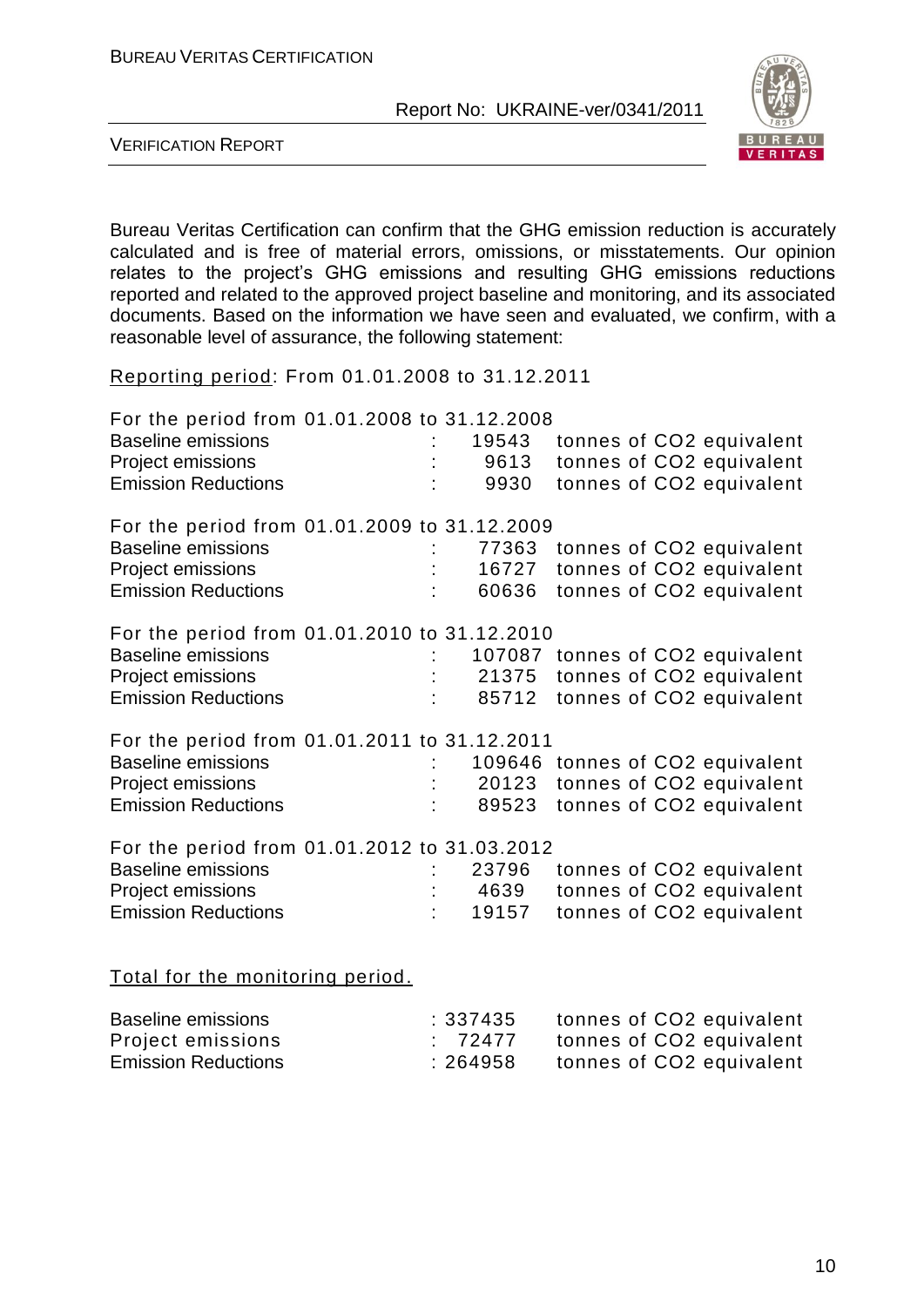

VERIFICATION REPORT

# **5 REFERENCES**

#### **Category 1 Documents:**

Documents provided by «Company «MT-Invest» LTD that relate directly to the GHG components of the project.

- /1/ PDD «Implementation of complex technical and technological modernization of enterprise to reduce energy consumption and implementation of recycling organic waste from beer production at DE PJSC «Obolon» «Zibert's Brewery»» version 02 dated 22/09/2011.
- /2/ Monitoring Report for 01/01/2008-31/03/2012 «Implementation of complex technical and technological modernization of enterprise to reduce energy consumption and implementation of recycling organic waste from beer production at DE PJSC «Obolon» «Zibert's Brewery»», version 1.0 dated 19/06/2012.
- /3/ Monitoring Report for 01/01/2008-31/03/2012 «Implementation of complex technical and technological modernization of enterprise to reduce energy consumption and implementation of recycling organic waste from beer production at DE PJSC «Obolon» «Zibert's Brewery»», version 2.0 dated 02/07/2012.
- /4/ Excel-file «Zibert\_v.1.xls»
- /5/ Excel-file «Zibert\_v.2.xls»
- /6/ Letter of Approval #2958/23/7 for the project «Implementation of complex technical and technological modernization of enterprise to reduce energy consumption and implementation of recycling organic waste from beer production at DE PJSC «Obolon» «Zibert's Brewery»» issued by State Environmental Investment Agency of Ukraine dated 06/10/2011.
- /7/ Letter of Approval № 2011JI35 dated 03/10/2011 for the project «Implementation of complex technical and technological modernization of enterprise to reduce energy consumption and implementation of recycling organic waste from beer production at DE PJSC «Obolon» «Zibert's Brewery»» issued by NL Agency, Ministry of Economic Affairs, Agriculture and Innovation of Netherlands.

#### **Category 2 Documents:**

Background documents related to the design and/or methodologies employed in the design or other reference documents.

- /1/ Decree of Cabinet of Ministers of Ukraine #206, dated 22/02/2006
- /2/ JI PDD Form, version 01.
- /3/ «Guidance for users of JI PDD form», version 04, JISC.
- /4/ JISC Guidance on criteria for baseline setting and monitoring. Version 02.
- /5/ "Combined tool to identify the baseline scenario and demonstrate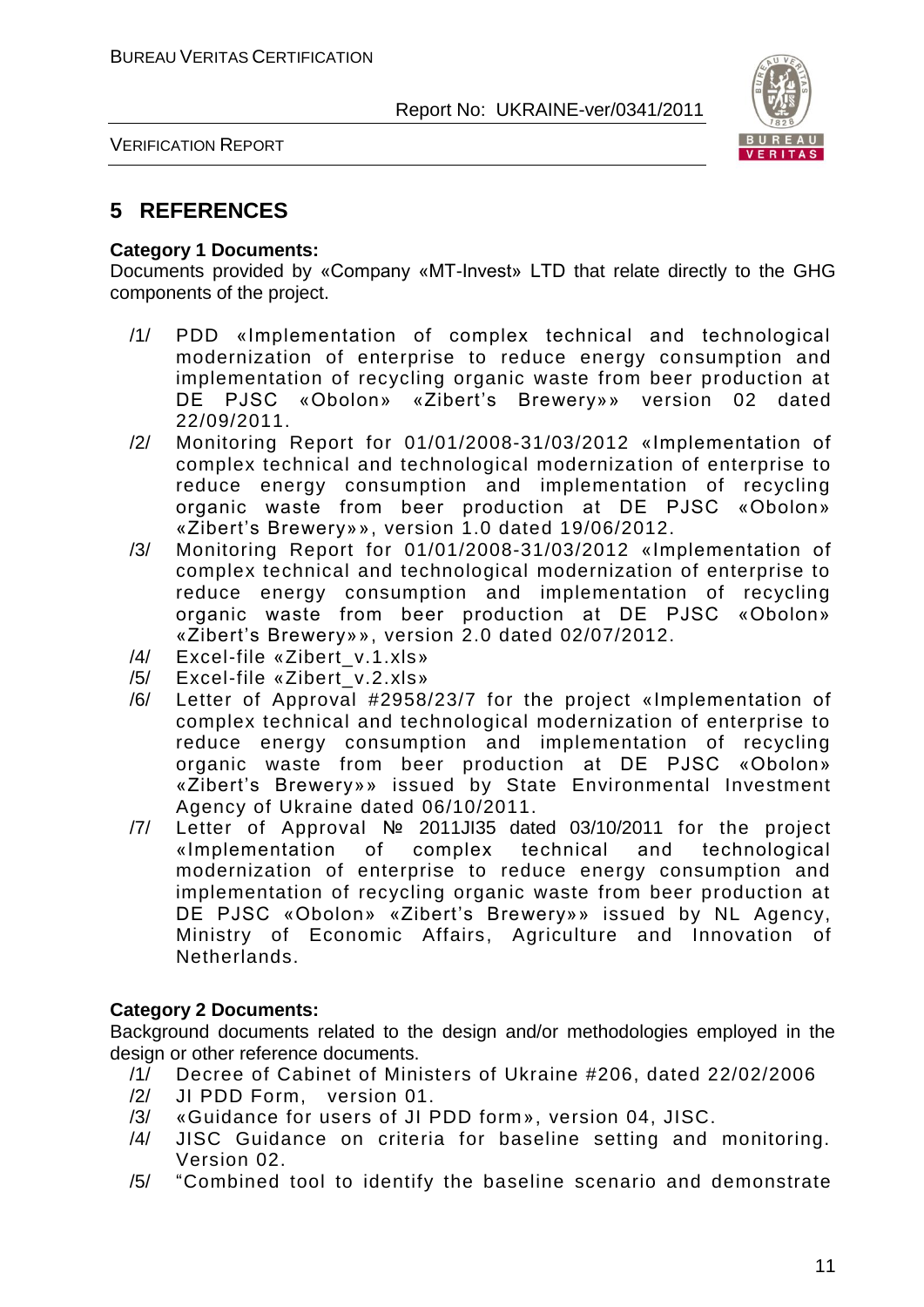VERIFICATION REPORT



additionality" (Version 03.0.0)

- /6/ Glossary of Joint Implementation Terms, Version 03.
- /7/ Decree #43 on approval of indexes of specific carbon dioxide emissions in the year 2010 issued by NEIA dated 28.03.2011.
- /8/ Decree #62 on approval of indexes of specific carbon dioxide emissions in the year 2008 issued by NEIA dated 15.04.2011.
- /9/ Договір купівлі-продажу №21 від 11 січня 2011
- /10/ Purchase and sale agreement №23 dated 11/01/2011
- /11/ Purchase and sale agreement №26 dated 11/01/2011
- /12/ Purchase and sale agreement №28 dated 11/01/2011
- /13/ Accounting statement dated 31/08/2011 for electric power consumption in August 2011 in accordance with the agreement №117-Е dated 29/032010
- /14/ Accounting statement dated 31/07/2011 for electric power consumption in July 2011 in accordance with the agreement №117- Е dated 29/032010
- /15/ Statement №УН-0000159 of acceptance and transfer of natural gas dated 31/08/2011
- /16/ Statement №УН-0000141 of acceptance and transfer of natural gas dated 31/07/2011
- /17/ Protocol of gas quality №01-1 dated 04.07.2011
- /18/ Protocol of gas quality №01-1 dated 01.11.2010
- /19/ Contract №74.1106/07 FSL dated 08.08.2007
- /20/ Purchase and sale contract №0402-2008/СО2 dated 04.02.2008
- /21/ Contract №60629 dated 11.11.2002
- /22/ Form №24-Energetyka annual for 2011
- /23/ Form №11-МТП (half-year) for January June 2011
- /24/ Form №11-МТП (half-year) for January December 2010
- /25/ Report on actual fuel consumption for 2010
- /26/ Form №24-Energetyka annual for 2010
- /27/ Form №11-МТП (half-year) for January June 2010
- /28/ Form №11-МТП (half-year) for January December 2009
- /29/ Form №24-Energetyka annual for 2009
- /30/ Report on actual fuel consumption for 2009
- /31/ Form №11-МТП (half-year) for January June 2009
- /32/ Form №11-МТП (half-year) for January December 2008
- /33/ Form №24-Energetyka annual for 2008
- /34/ Report on actual fuel consumption for 2008
- /35/ Form №11-МТП (half-year) for January June 2008
- /36/ Purchase and sale contract №09.0266 dated 17.03.2010
- /37/ Statement №199 on property assets putting into operation dated 31.07.2007
- /38/ Statement №216 on property assets putting into operation dated 30.06.2008
- /39/ Statement №221 on property assets putting into operation dated 30.09.2008
- /40/ Statement №222 on property assets putting into operation dated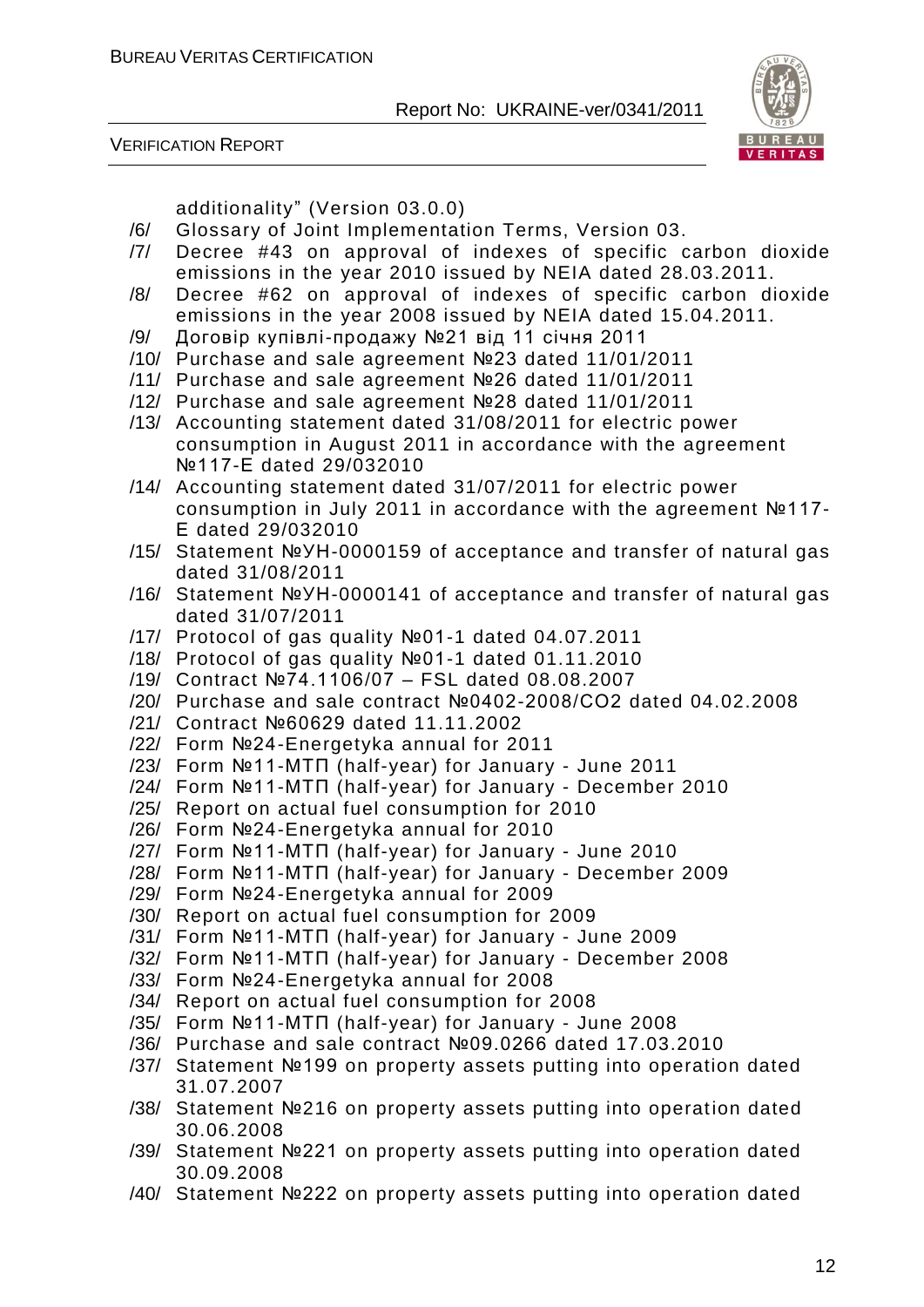



31.10.2008

- /41/ Statement №ФП-0000070 on property assets putting into operation dated 30.12.2003
- /42/ Statement №22 on property assets putting into operation dated 30.06.2011
- /43/ Statement №ФП-0000093 on property assets putting into operation dated 30.09.2001
- /44/ Statement №20 on property assets putting into operation dated 31.12.2010
- /45/ Verification certificate №050/004-2012 dated 21.02.2012
- /46/ Certificate of acceptance and package of electric power meter 05RAL-P3B4 reg.№01186692 dated 05.08.2008
- /47/ Certificate of acceptance and package of electric power meter 05RAL-P3B4 reg.№01186683 dated 05.08.2008
- /48/ Certificate of acceptance and package of electric power meter 05RAL-P3B3 reg.№01122659 dated 10.08.2005
- /49/ Certificate of acceptance and package of electric power meter 05RAL-P3B3 reg.№01122658 dated 10.08.2005
- /50/ Operational manual. Dosing screw Vetter Dos 20/1
- /51/ Photo. Dosing screw Vetter Dos 20/1.
- /52/ Photo. Register of wastes delivery
- /53/ Photo. Steam boiler UL-S

#### **Persons interviewed:**

List persons interviewed during the verification or persons that contributed with other information that are not included in the documents listed above.

- /1/ Sergei Skalenko Technical Director, DE PJSC «Obolon» «Zibert's Brewery»
- /2/ Alexander Lyhoshert Chief power engineer, DE PJSC «Obolon» «Zibert's Brewery»
- /3/ Viktor Klets Chief of cooking workshop, DE PJSC «Obolon» «Zibert's Brewery»
- /4/ Taras Shevchenko Foreman of fermentation, DE PJSC «Obolon» «Zibert's Brewery»
- /5/ Nicheporuk Yuriy Ecologist, DE PJSC «Obolon» «Zibert's Brewery»
- /6/ Evgen Zuravliov Director on Ecology projects "Company "MT-Invest" LTD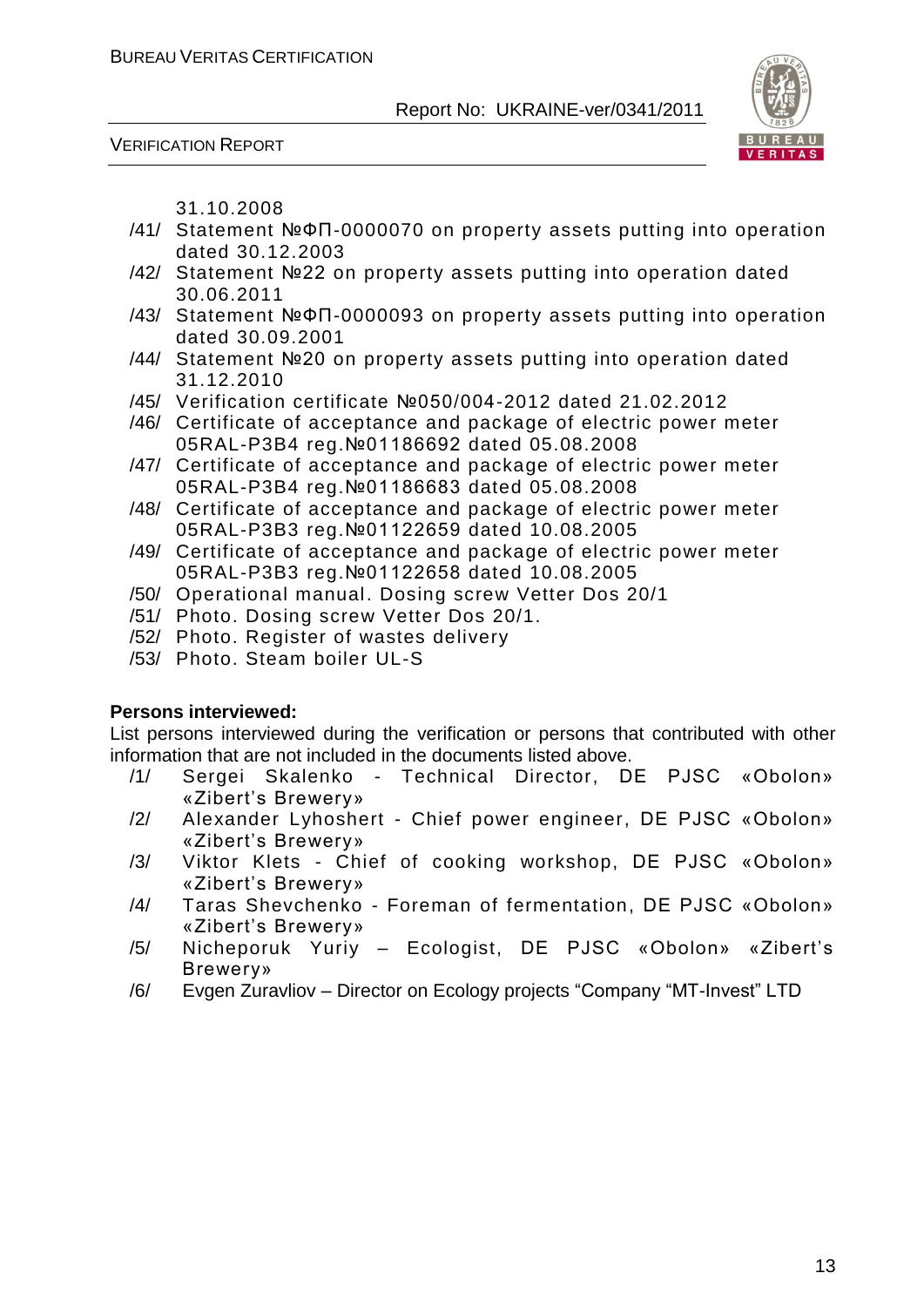

VERIFICATION REPORT

# APPENDIX A: VERIFICATION PROTOCOL

#### **Check list for verification, according to the JOINT IMPLEMENTATION DETERMINATION AND VERIFICATION MANUAL (Version 01)**

| <b>DVM</b><br>Paragraph | ---------<br><b>Check Item</b>                                                                                                                                                                                                                                                                | <b>Initial finding</b>                                                                                                                                                                                                                                                                               | <b>Draft</b><br><b>Conclusion</b> | <b>Final</b><br><b>Conclusion</b> |
|-------------------------|-----------------------------------------------------------------------------------------------------------------------------------------------------------------------------------------------------------------------------------------------------------------------------------------------|------------------------------------------------------------------------------------------------------------------------------------------------------------------------------------------------------------------------------------------------------------------------------------------------------|-----------------------------------|-----------------------------------|
|                         | <b>Project approvals by Parties involved</b>                                                                                                                                                                                                                                                  |                                                                                                                                                                                                                                                                                                      |                                   |                                   |
| 90                      | Has the DFPs of at least one Party<br>involved, other than the host Party,<br>issued a written project approval<br>submitting<br>when<br>the<br>first<br>verification report to the secretariat<br>for publication in accordance with<br>paragraph 38 of the JI guidelines,<br>at the latest? | <b>Corrective Action Request (CAR) 01:</b><br>Please, include the information concerning the Letters<br>of Approval from the parties involved into the<br>Monitoring Report.<br><b>Corrective Action Request (CAR) 02:</b><br>The Letter of Approval issued by the sponsor<br>party was not provided | <b>CAR 01</b><br><b>CAR 02</b>    | OK<br><b>OK</b>                   |
| 91                      | Are all the written project approvals<br>by Parties involved unconditional?                                                                                                                                                                                                                   | See CAR 02 above                                                                                                                                                                                                                                                                                     | <b>OK</b>                         | OK.                               |
|                         | <b>Project implementation</b>                                                                                                                                                                                                                                                                 |                                                                                                                                                                                                                                                                                                      |                                   |                                   |
| 92                      | Has the project been implemented<br>accordance with the PDD<br>in.<br>regarding which the determination<br>has been deemed final and is so<br>listed on the UNFCCC JI website?                                                                                                                | <b>Corrective Action Request (CAR) 03:</b><br>In the section A.2 of the Monitoring<br>Report, registration number of the JI<br>project is not indicated. Please, indicate JI<br>reference registration number in the<br><b>Monitoring Report.</b>                                                    | <b>CAR 03</b>                     | <b>OK</b>                         |
| 93                      | What is the status of operation of<br>the project during the monitoring<br>period?                                                                                                                                                                                                            | Project equipment has been installed<br>with minor deviations from the schedule<br>and is fully operational.                                                                                                                                                                                         | <b>OK</b>                         | <b>OK</b>                         |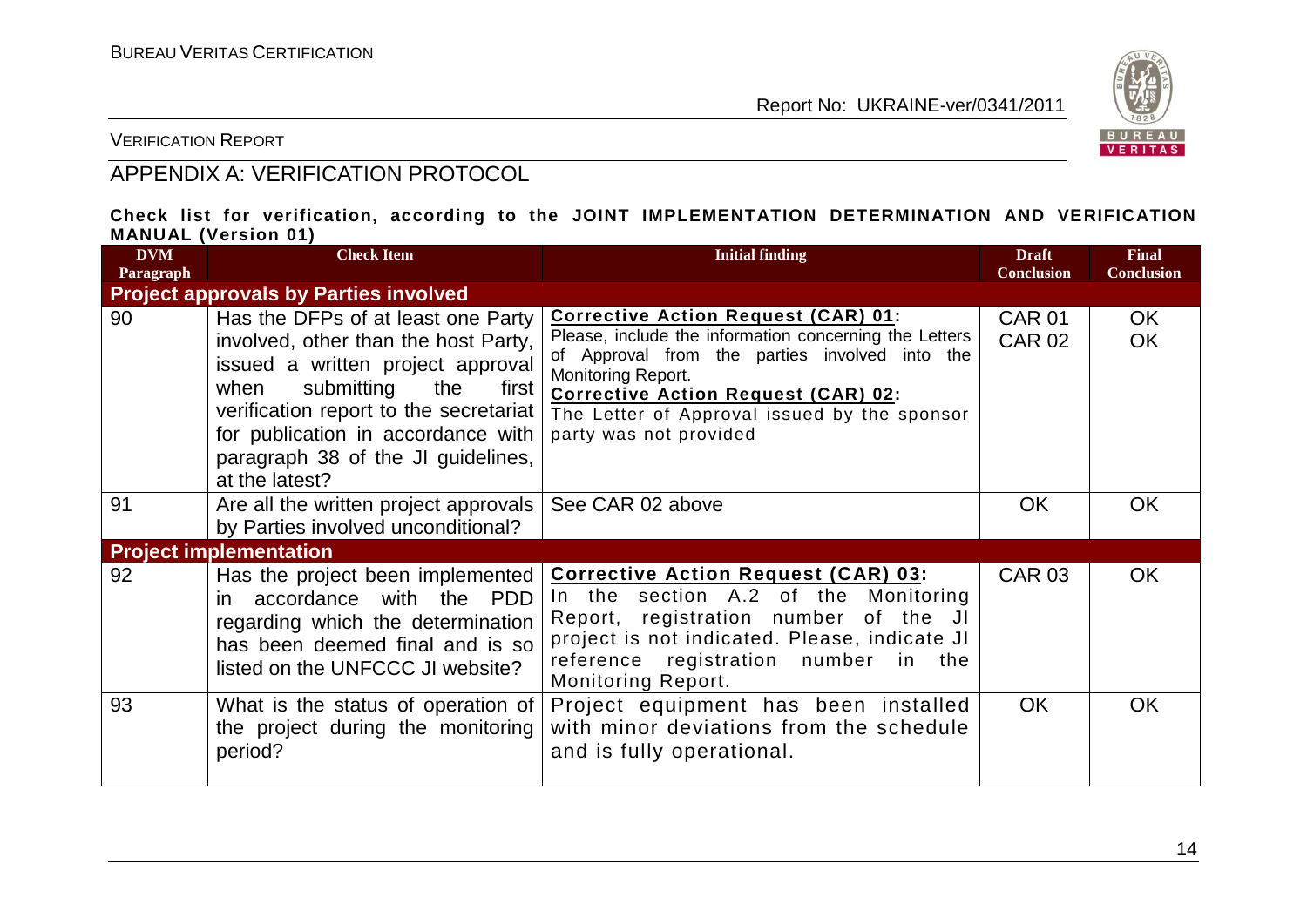

| <b>VERIFICATION REPORT</b> |                                                                                                                                                                                                                                                                                                                                                                                  |                                                                                                                                                                                                                                                                                |                                   | BUREAU<br><b>VERITAS</b>          |
|----------------------------|----------------------------------------------------------------------------------------------------------------------------------------------------------------------------------------------------------------------------------------------------------------------------------------------------------------------------------------------------------------------------------|--------------------------------------------------------------------------------------------------------------------------------------------------------------------------------------------------------------------------------------------------------------------------------|-----------------------------------|-----------------------------------|
| <b>DVM</b><br>Paragraph    | <b>Check Item</b>                                                                                                                                                                                                                                                                                                                                                                | <b>Initial finding</b>                                                                                                                                                                                                                                                         | <b>Draft</b><br><b>Conclusion</b> | <b>Final</b><br><b>Conclusion</b> |
|                            | <b>Compliance with monitoring plan</b>                                                                                                                                                                                                                                                                                                                                           |                                                                                                                                                                                                                                                                                |                                   |                                   |
| 94                         | monitoring<br>Did<br>the<br>occur<br>in<br>accordance with the monitoring<br>plan included in the PDD regarding<br>which the determination has been<br>deemed final and is so listed on the<br><b>UNFCCC JI website?</b>                                                                                                                                                         | the<br>monitoring<br>Yes,<br>occurs<br>in.<br>accordance with the monitoring plan<br>included in the PDD.                                                                                                                                                                      | <b>OK</b>                         | OK                                |
| 95(a)                      | the emission<br>calculating<br>For<br>reductions or enhancements of net<br>removals, were key factors, e.g.<br>those listed in 23 (b) (i)-(vii) above,<br>influencing the baseline emissions<br>or net removals and the activity<br>level of the project and the<br>emissions or removals as well as<br>risks associated with the project<br>taken into account, as appropriate? | Yes, all relevant key factors were taken<br>into account, as appropriate.                                                                                                                                                                                                      | <b>OK</b>                         | <b>OK</b>                         |
| 95(b)                      | Are<br>data<br>used<br>for<br>sources<br>calculating emission reductions or<br>enhancements of net removals<br>clearly identified, reliable<br>and<br>transparent?                                                                                                                                                                                                               | <b>Clarification Request (CL) 01.</b><br>Please specify the enumeration formulas of<br>pictures in the Monitoring Report.<br><b>Corrective Action Request (CAR) 04:</b><br>Please provide references on relevant<br>excel spreadsheets with calculations in<br>section C of MR | <b>CL 01</b><br><b>CAR 04</b>     | <b>OK</b><br><b>OK</b>            |
| 95(c)                      | Are emission<br>factors,<br>including                                                                                                                                                                                                                                                                                                                                            | <b>Corrective Action Request (CAR) 05.</b>                                                                                                                                                                                                                                     | <b>CAR 05</b>                     | <b>OK</b>                         |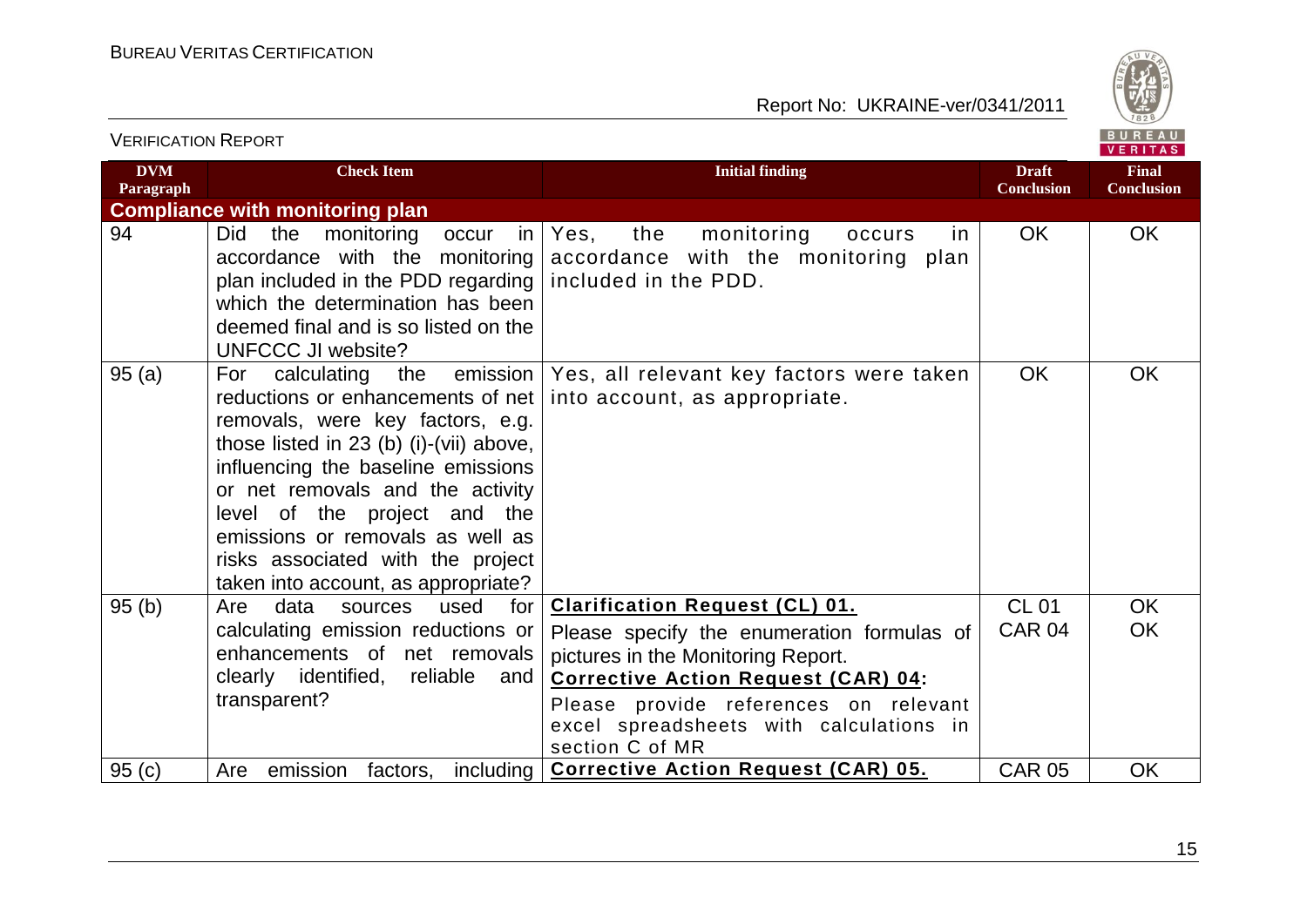

| <b>VERIFICATION REPORT</b> |                                                                                                                                                                                                                                                                                                                                     |                                                                                                                                                                                                                                                                                                                               |                                   | BUREAU<br><b>VERITAS</b>          |
|----------------------------|-------------------------------------------------------------------------------------------------------------------------------------------------------------------------------------------------------------------------------------------------------------------------------------------------------------------------------------|-------------------------------------------------------------------------------------------------------------------------------------------------------------------------------------------------------------------------------------------------------------------------------------------------------------------------------|-----------------------------------|-----------------------------------|
| <b>DVM</b><br>Paragraph    | <b>Check Item</b>                                                                                                                                                                                                                                                                                                                   | <b>Initial finding</b>                                                                                                                                                                                                                                                                                                        | <b>Draft</b><br><b>Conclusion</b> | <b>Final</b><br><b>Conclusion</b> |
|                            | default emission factors, if used for<br>calculating the emission reductions<br>or enhancements of net removals,<br>selected by carefully balancing<br>accuracy and reasonableness, and<br>appropriately justified<br>0f<br>the<br>choice?                                                                                          | In Excel calculation spreadsheets<br>(lists)<br>BEELEC) mistakenly indicated out-of-date<br>emission factor. Please, make the proper<br>corrections in the calculation spreadsheets<br>and in the MR.<br><b>Corrective Action Request (CAR) 06.</b><br>Please provide the units for the conversion<br>factor from Gcal to GJ. | <b>CAR 06</b>                     | <b>OK</b>                         |
| 95(d)                      | the calculation of emission<br>ls.<br>reductions or enhancements of net<br>removals based on conservative<br>the<br>assumptions<br>and<br>most<br>plausible scenarios in a transparent<br>manner?                                                                                                                                   | Yes, the<br>emission<br>calculation<br>of l<br>reductions<br>based<br>conservative<br>on<br>assumptions and the most plausible<br>scenarios in a transparent manner.                                                                                                                                                          | <b>OK</b>                         | OK                                |
|                            | <b>Applicable to JI SSC projects only</b>                                                                                                                                                                                                                                                                                           |                                                                                                                                                                                                                                                                                                                               |                                   |                                   |
| 96                         | Is the relevant threshold to be<br>classified as JI SSC project not<br>exceeded during the monitoring<br>period on an annual average<br>basis?<br>If the threshold is exceeded, is the<br>maximum emission reduction level<br>estimated in the PDD for the JI<br>SSC project or the bundle for the<br>monitoring period determined? | N/A                                                                                                                                                                                                                                                                                                                           | OK                                | OK                                |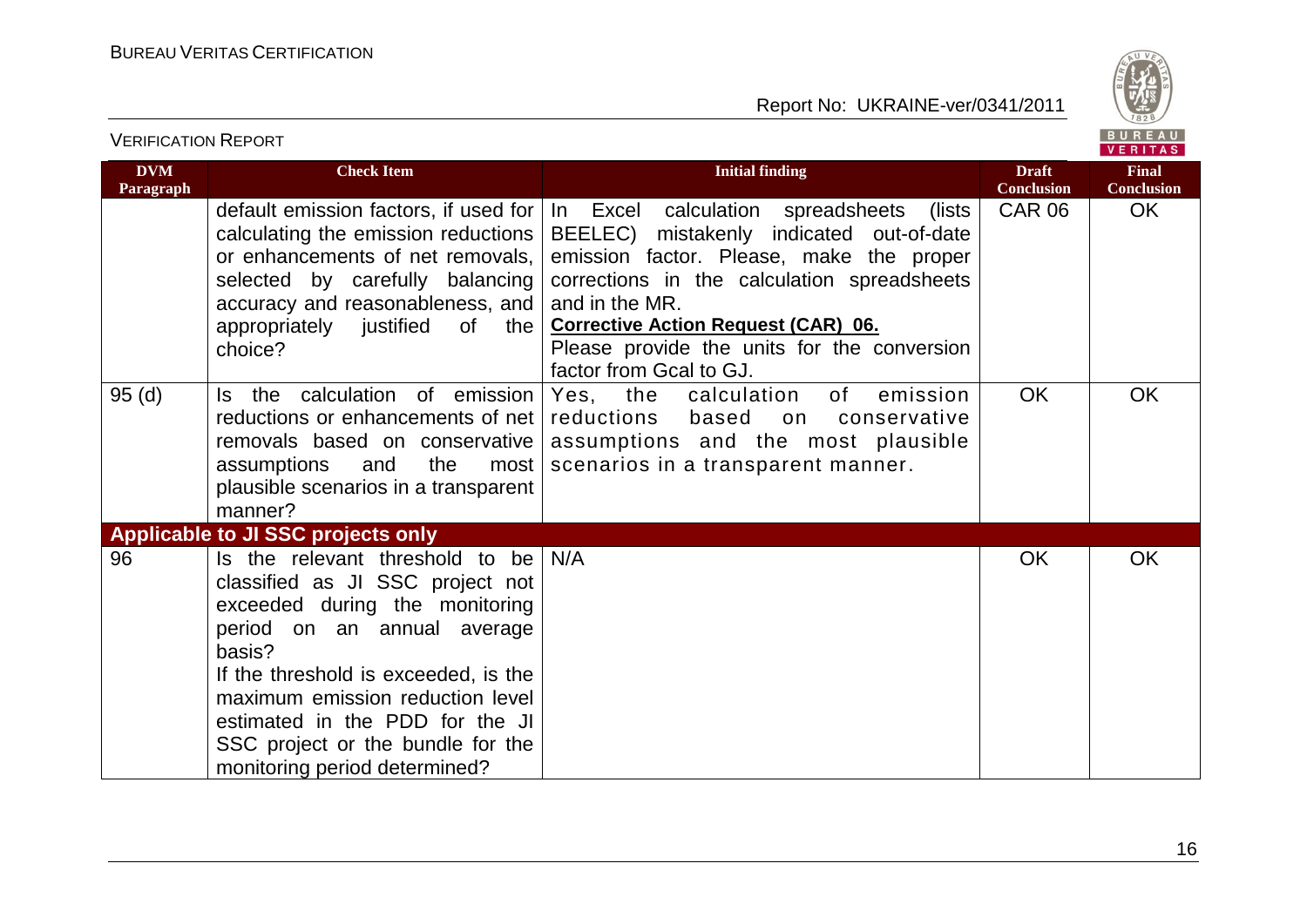

| <b>VERIFICATION REPORT</b> |                                                                                                                                                                                                                                                                                                                                                                      |                        |                                   | BUREAU<br><b>VERITAS</b>          |
|----------------------------|----------------------------------------------------------------------------------------------------------------------------------------------------------------------------------------------------------------------------------------------------------------------------------------------------------------------------------------------------------------------|------------------------|-----------------------------------|-----------------------------------|
| <b>DVM</b><br>Paragraph    | <b>Check Item</b>                                                                                                                                                                                                                                                                                                                                                    | <b>Initial finding</b> | <b>Draft</b><br><b>Conclusion</b> | <b>Final</b><br><b>Conclusion</b> |
|                            | Applicable to bundled JI SSC projects only                                                                                                                                                                                                                                                                                                                           |                        |                                   |                                   |
| 97(a)                      | Has the composition of the bundle $N/A$<br>not changed from that is stated in<br>F-JI-SSCBUNDLE?                                                                                                                                                                                                                                                                     |                        | OK                                | <b>OK</b>                         |
| 97(b)                      | If the determination was conducted<br>the basis of an overall<br>on<br>monitoring plan, have the project<br>participants submitted a common<br>monitoring report?                                                                                                                                                                                                    | N/A                    | <b>OK</b>                         | <b>OK</b>                         |
| 98                         | If the monitoring is based on $a \mid N/A$<br>monitoring plan that provides for<br>overlapping monitoring periods, are<br>monitoring<br>periods<br>the<br>per<br>component of the project clearly<br>specified in the monitoring report?<br>Do the monitoring periods not<br>overlap with those for which<br>verifications were already deemed<br>final in the past? |                        | <b>OK</b>                         | <b>OK</b>                         |
|                            | <b>Revision of monitoring plan</b>                                                                                                                                                                                                                                                                                                                                   |                        |                                   |                                   |
|                            | Applicable only if monitoring plan is revised by project participant                                                                                                                                                                                                                                                                                                 |                        |                                   |                                   |
| 99(a)                      | Did the project participants provide   N/A<br>an appropriate justification for the<br>proposed revision?                                                                                                                                                                                                                                                             |                        | <b>OK</b>                         | <b>OK</b>                         |
| 99(b)                      | revision $\vert$ N/A<br>Does<br>the<br>proposed                                                                                                                                                                                                                                                                                                                      |                        | OK                                | OK                                |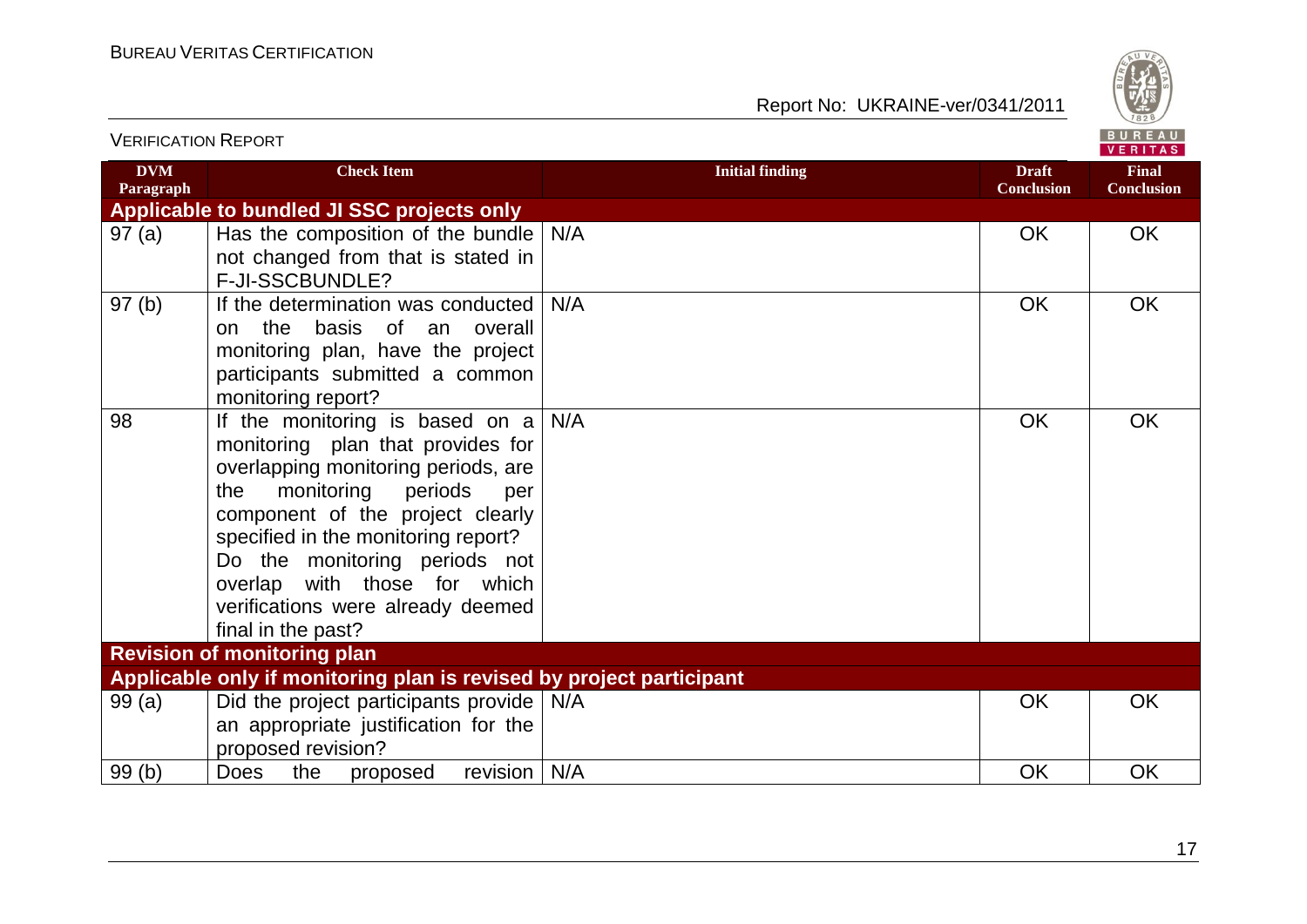

| <b>VERIFICATION REPORT</b> |                                                                                                                                                                                                                                                                   |                                                                                                                                                                                                                                                                                    |                                   | BUREAU<br>VERITAS                 |
|----------------------------|-------------------------------------------------------------------------------------------------------------------------------------------------------------------------------------------------------------------------------------------------------------------|------------------------------------------------------------------------------------------------------------------------------------------------------------------------------------------------------------------------------------------------------------------------------------|-----------------------------------|-----------------------------------|
| <b>DVM</b><br>Paragraph    | <b>Check Item</b>                                                                                                                                                                                                                                                 | <b>Initial finding</b>                                                                                                                                                                                                                                                             | <b>Draft</b><br><b>Conclusion</b> | <b>Final</b><br><b>Conclusion</b> |
|                            | the<br>and/or<br>improve<br>accuracy<br>applicability of information collected<br>compared to the original monitoring<br>plan without changing conformity<br>relevant<br>rules<br>the<br>with<br>and<br>regulations for the establishment of<br>monitoring plans? |                                                                                                                                                                                                                                                                                    |                                   |                                   |
| <b>Data management</b>     |                                                                                                                                                                                                                                                                   |                                                                                                                                                                                                                                                                                    |                                   |                                   |
| 101 $(a)$                  | data<br>Is the implementation of<br>procedures<br>collection<br>in<br>accordance with the monitoring<br>plan, including the quality control<br>and quality assurance procedures?                                                                                  | Yes, the implementation of data collection<br>procedures is in accordance<br>with<br>the<br>monitoring plan, including the quality control<br>and quality assurance procedures.                                                                                                    | <b>OK</b>                         | <b>OK</b>                         |
| 101(b)                     | Is the function of the monitoring<br>equipment, including its calibration<br>status, in order?                                                                                                                                                                    | <b>Clarification Request (CL) 02.</b><br>Please, correct the name of gas supplier from<br>"Kyivgas" to "Kyivoblgas".<br><b>Corrective Action Request (CAR) 07</b><br>Please provide the documental evidences of calibration<br>of natural gas commercial accounting meter in 2008. | <b>CL 02</b><br><b>CAR 07</b>     | OK<br><b>OK</b>                   |
| 101 (c)                    | Are the evidence and records used<br>for the monitoring maintained in a<br>traceable manner?                                                                                                                                                                      | <b>Corrective Action Request (CAR) 08.</b><br>Please describe the length and structure of the<br>storage of data concerning JI project at the<br>enterprise. Please, add this information to the<br><b>MR</b>                                                                      | <b>CAR 08</b>                     | <b>OK</b>                         |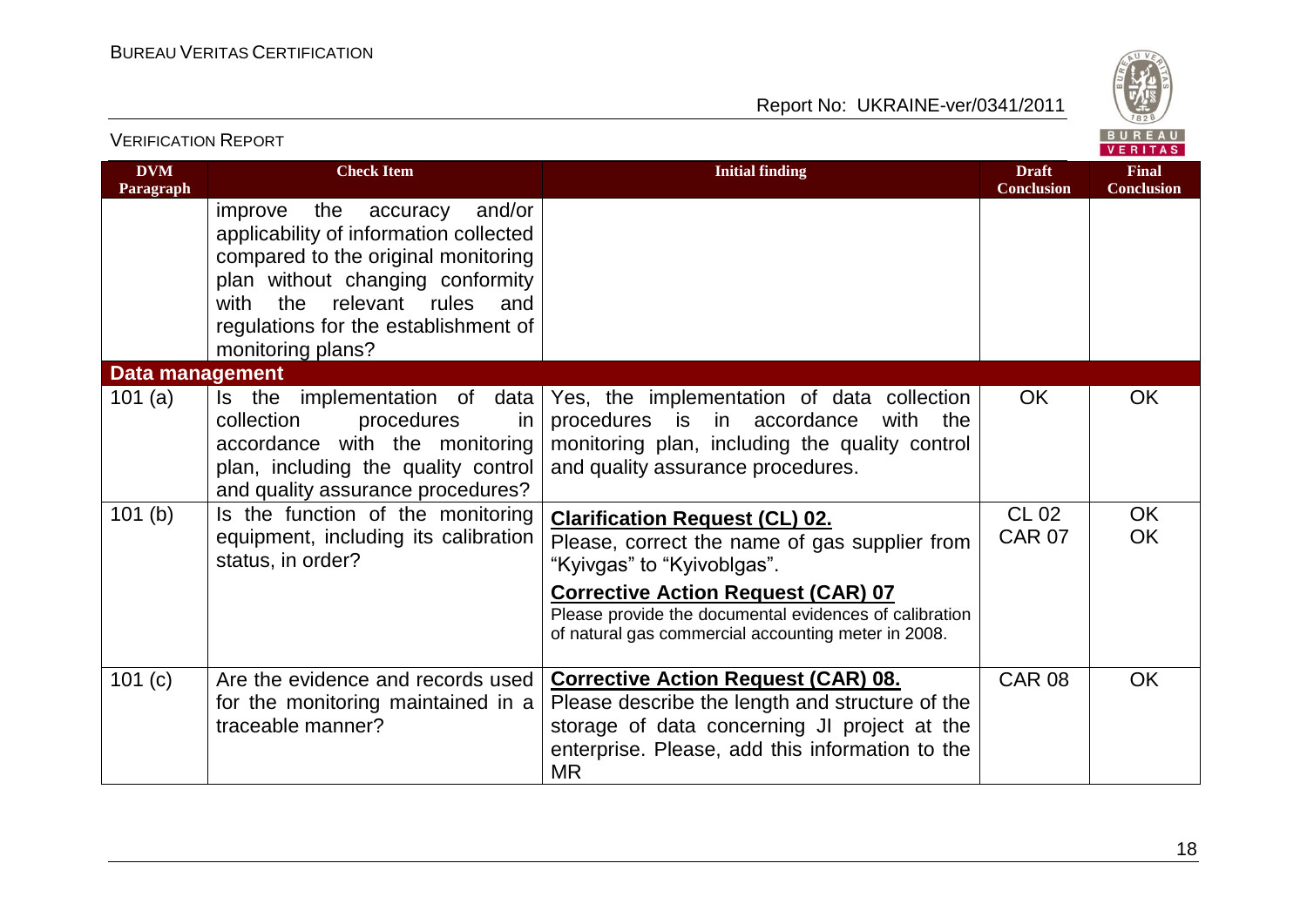

|                         |                                                                                                                                                                                |                                                                                                           |                                   | <b>VERITAS</b>                    |  |
|-------------------------|--------------------------------------------------------------------------------------------------------------------------------------------------------------------------------|-----------------------------------------------------------------------------------------------------------|-----------------------------------|-----------------------------------|--|
| <b>DVM</b><br>Paragraph | <b>Check Item</b>                                                                                                                                                              | <b>Initial finding</b>                                                                                    | <b>Draft</b><br><b>Conclusion</b> | <b>Final</b><br><b>Conclusion</b> |  |
| $101$ (d)               | the<br>collection<br>ls.<br>data<br>and<br>management system for the project<br>in accordance with the<br>monitoring plan?                                                     | The data collection and management system<br>for the project is in accordance with the<br>monitoring plan | <b>OK</b>                         | OK                                |  |
|                         |                                                                                                                                                                                | Verification regarding programs of activities (additional elements for assessment)                        |                                   |                                   |  |
| 102                     | Is any JPA that has not been $N/A$<br>added to the JI PoA not verified?                                                                                                        |                                                                                                           | <b>OK</b>                         | <b>OK</b>                         |  |
| 103                     | Is the verification based on the<br>monitoring reports of all JPAs to be<br>verified?                                                                                          | N/A                                                                                                       | <b>OK</b>                         | <b>OK</b>                         |  |
| 103                     | Does the verification ensure the<br>accuracy and conservativeness of<br>emission<br>reductions<br>the<br><b>or</b><br>0f<br>removals<br>enhancements<br>generated by each JPA? | N/A                                                                                                       | <b>OK</b>                         | <b>OK</b>                         |  |
| 104                     | Does the monitoring period not<br>overlap with previous monitoring<br>periods?                                                                                                 | N/A                                                                                                       | OK                                | <b>OK</b>                         |  |
| 105                     | If the AIE learns of an erroneously<br>included JPA, has the AIE informed<br>the JISC of its findings in writing?                                                              | N/A                                                                                                       | <b>OK</b>                         | <b>OK</b>                         |  |
|                         | Applicable to sample-based approach only                                                                                                                                       |                                                                                                           |                                   |                                   |  |
| 106                     | Does the sampling plan prepared<br>by the AIE:<br>(a) Describe its sample selection,                                                                                           | N/A                                                                                                       | <b>OK</b>                         | <b>OK</b>                         |  |

VERIFICATION REPORT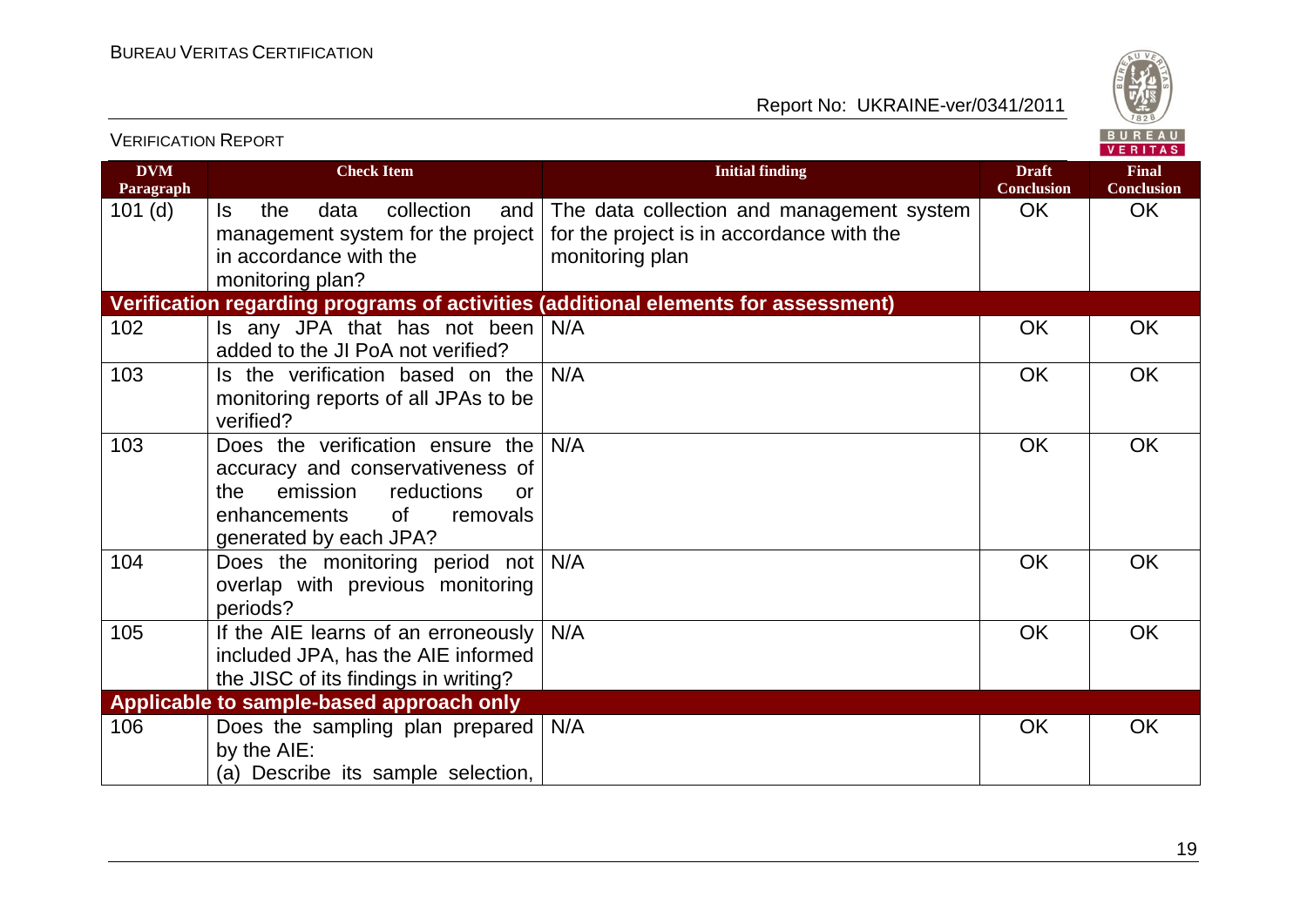



| <b>VERIFICATION REPORT</b> |                                                                                                                                                                                                                                                                                         |                        |                                   |                                   |
|----------------------------|-----------------------------------------------------------------------------------------------------------------------------------------------------------------------------------------------------------------------------------------------------------------------------------------|------------------------|-----------------------------------|-----------------------------------|
| <b>DVM</b><br>Paragraph    | <b>Check Item</b>                                                                                                                                                                                                                                                                       | <b>Initial finding</b> | <b>Draft</b><br><b>Conclusion</b> | <b>Final</b><br><b>Conclusion</b> |
|                            | taking into<br>account that:<br>(i) For each verification that uses<br>a sample-based approach, the<br>sample selection<br>shall<br>be<br>sufficiently representative of the<br>JPAs in the JI PoA such<br>extrapolation to all JPAs identified<br>for that verification is reasonable, |                        |                                   |                                   |
|                            | taking into account differences<br>among the characteristics of<br>JPAs, such as:<br>- The types of JPAs;<br>The complexity of the<br>applicable technologies and/or<br>measures used;<br>- The geographical location of<br>each JPA;                                                   |                        |                                   |                                   |
|                            | - The amounts of expected<br>emission reductions of the JPAs<br>being verified;<br>- The number of JPAs for which<br>emission reductions are being<br>verified;<br>The length of monitoring                                                                                             |                        |                                   |                                   |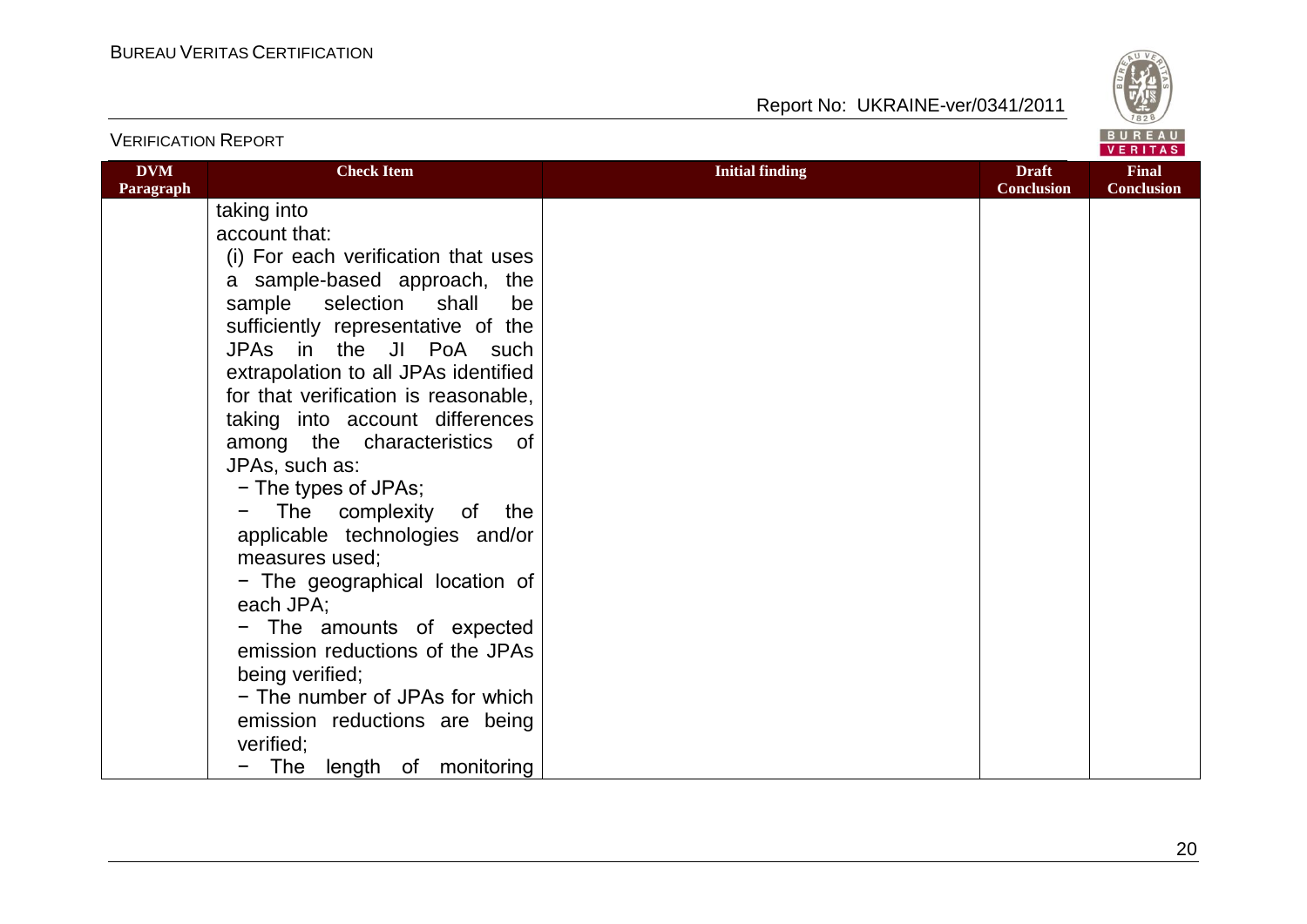

| <b>VERIFICATION REPORT</b> |                                                                                                                                                                                                                                                                                                                                                                                       |                        |                                   |                                   |
|----------------------------|---------------------------------------------------------------------------------------------------------------------------------------------------------------------------------------------------------------------------------------------------------------------------------------------------------------------------------------------------------------------------------------|------------------------|-----------------------------------|-----------------------------------|
| <b>DVM</b><br>Paragraph    | <b>Check Item</b>                                                                                                                                                                                                                                                                                                                                                                     | <b>Initial finding</b> | <b>Draft</b><br><b>Conclusion</b> | <b>Final</b><br><b>Conclusion</b> |
|                            | periods of the JPAs being<br>verified; and<br>- The samples selected for prior<br>verifications, if any?                                                                                                                                                                                                                                                                              |                        |                                   |                                   |
| 107                        | Is the sampling plan ready for $N/A$<br>publication through the secretariat<br>along with the verification report<br>and supporting documentation?                                                                                                                                                                                                                                    |                        | <b>OK</b>                         | <b>OK</b>                         |
| 108                        | Has the AIE made site inspections<br>of at least the square root of the<br>number of total JPAs, rounded to<br>the upper whole number? If the AIE<br>makes no site inspections or fewer<br>site inspections than the square<br>root of the number of total JPAs,<br>rounded to the upper whole<br>number, then does the AIE provide<br>a reasonable explanation and<br>justification? | N/A                    | <b>OK</b>                         | OK                                |
| 109                        | Is the sampling plan available for<br>submission to the secretariat for<br>the JISC.s ex ante assessment?<br>(Optional)                                                                                                                                                                                                                                                               | N/A                    | OK                                | <b>OK</b>                         |
| 110                        | If the AIE learns of a fraudulently<br>JPA, a fraudulently<br>included                                                                                                                                                                                                                                                                                                                | N/A                    | OK                                | OK                                |

21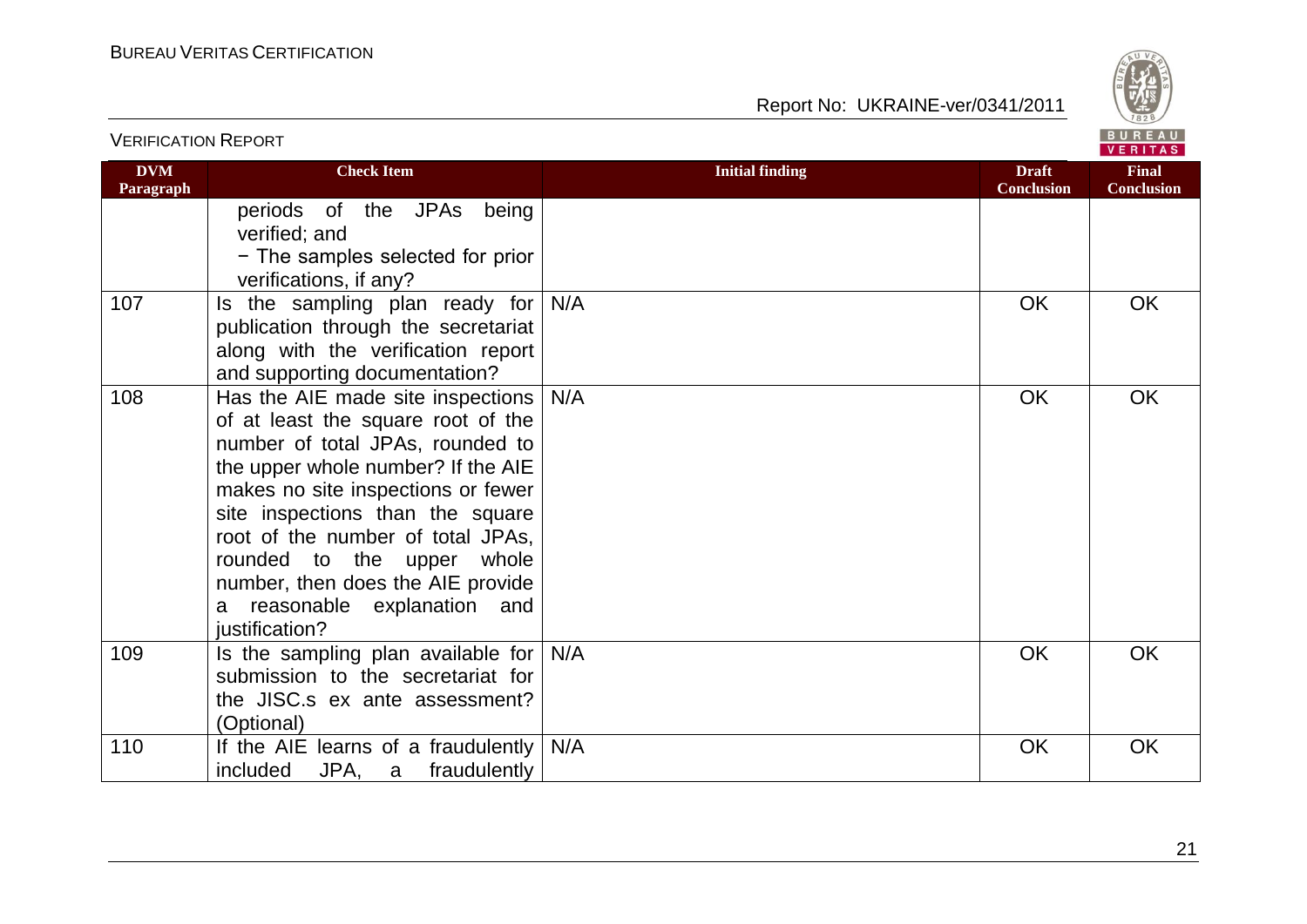

| <b>VERIFICATION REPORT</b> |                                                                                                                                                       |                        |                                   |                                   |  |
|----------------------------|-------------------------------------------------------------------------------------------------------------------------------------------------------|------------------------|-----------------------------------|-----------------------------------|--|
| <b>DVM</b><br>Paragraph    | <b>Check Item</b>                                                                                                                                     | <b>Initial finding</b> | <b>Draft</b><br><b>Conclusion</b> | <b>Final</b><br><b>Conclusion</b> |  |
|                            | monitored JPA or an<br>inflated<br>number of emission reductions<br>claimed in a JI PoA, has the AIE<br>informed the JISC of the fraud in<br>writing? |                        |                                   |                                   |  |

# **Table 2 Resolution of Corrective Action and Clarification Requests**

| report clarifications and Ref.<br><b>Draft</b> |                | to Summary of project participant response | Verification | team |
|------------------------------------------------|----------------|--------------------------------------------|--------------|------|
| action<br>corrective<br>requests               | by   checklist |                                            | conclusion   |      |
| validation team                                | question       |                                            |              |      |
|                                                | in table 1     |                                            |              |      |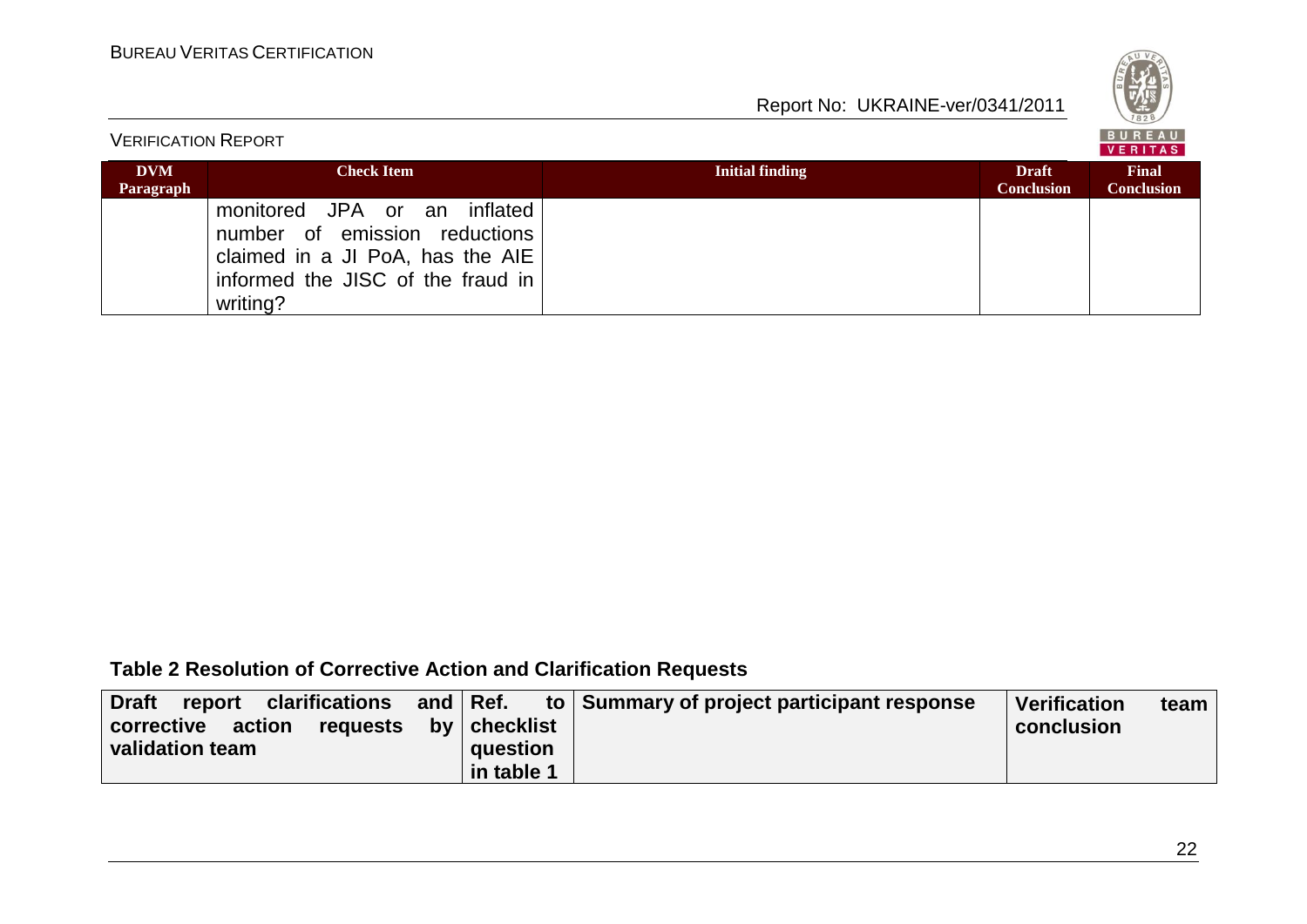

| BUREAU<br><b>VERIFICATION REPORT</b><br>VERITAS                                                                                                                                                                                                                                          |                   |                                                                                                                                                                                            |                                                                                                              |
|------------------------------------------------------------------------------------------------------------------------------------------------------------------------------------------------------------------------------------------------------------------------------------------|-------------------|--------------------------------------------------------------------------------------------------------------------------------------------------------------------------------------------|--------------------------------------------------------------------------------------------------------------|
| Corrective<br><b>Action</b><br><b>Request</b><br>$(CAR)$ 01:<br>Please, include<br>the<br>information<br>concerning the Letters of Approval<br>from the parties involved into the<br>Monitoring Report.                                                                                  | 90                | The information on the approval by Parties<br>involved has been included to the Section<br>A.2 of the Monitoring Report.                                                                   | the<br><b>Based</b><br>on<br>added<br>information<br>the<br>Monitoring<br>to<br>Report, CAR 01 is<br>closed. |
| Corrective Action Request (CAR)<br>02:<br>The Letter of Approval issued by the<br>sponsor party was not provided.                                                                                                                                                                        | 90                | Tille Letter of Approval from sponsor Party<br>(The Netherlands) was provided to the<br>verification team.<br>The relevant information was added to the<br>MR version 2.0 dated 02.07.2012 | Due<br>the<br>to<br>amendments made<br>Monitoring<br>the<br>in.<br>Report, the issue is<br>closed.           |
| <b>Corrective Action Request (CAR)</b><br><u>03:</u><br>$\ln$<br>section<br>A.2<br>the<br>0f<br>the<br>Report,<br>Monitoring<br>registration<br>number of the JI project is not<br>indicate<br>indicated.<br>Please,<br>JI<br>reference registration number in<br>the Monitoring Report. | 92                | Registration number UA1000350 has been<br>indicated in the Section A.2 of the<br>Monitoring Report.                                                                                        | <b>Based</b><br>the<br>on<br>corrections made in<br>Monitoring<br>the<br>Report, CAR 03 is<br>closed.        |
| <b>Corrective Action Request (CAR)</b><br>04:<br>Please<br>provide<br>references<br>on.<br>relevant excel spreadsheets with<br>calculations in section C of MR                                                                                                                           | 95(b)             | The MR was corrected. Please see MR<br>version 2.0                                                                                                                                         | The relevant<br>corrections were<br>made. Issue is<br>closed.                                                |
| <b>Corrective Action Request (CAR)</b><br>05.<br>In Excel calculation spreadsheets                                                                                                                                                                                                       | 95 <sub>(c)</sub> | Corresponding corrections were made in the<br>Excel calculation tables and in the Monitoring                                                                                               | The relevant<br>corrections were                                                                             |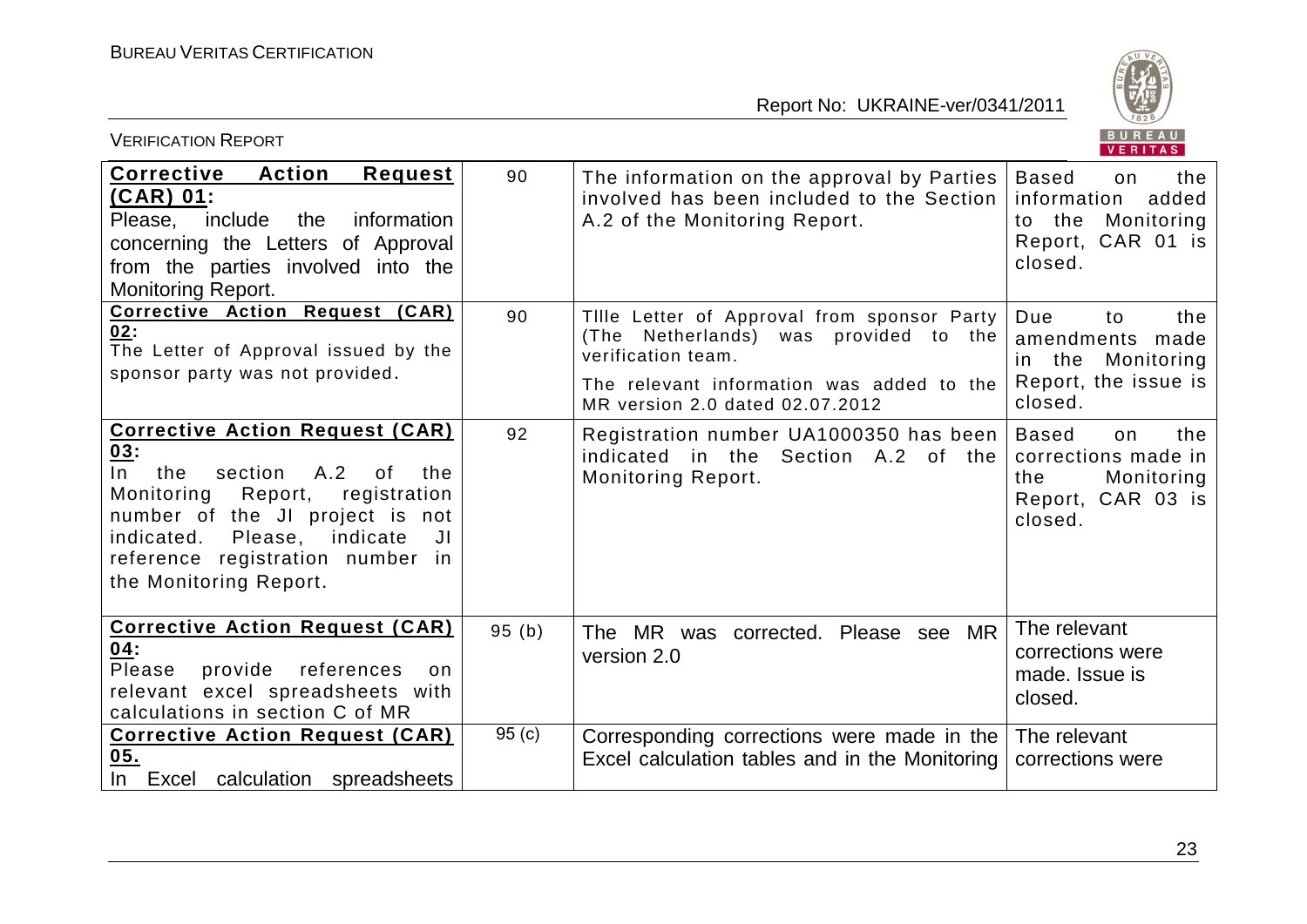

| <b>VERIFICATION REPORT</b>                                                                                                                                                                                          |                   |                                                                                    | BUREAU<br><b>VERITAS</b>                                                                                   |
|---------------------------------------------------------------------------------------------------------------------------------------------------------------------------------------------------------------------|-------------------|------------------------------------------------------------------------------------|------------------------------------------------------------------------------------------------------------|
| (lists BEELEC) mistakenly indicated<br>out-of-date emission factor. Please,<br>make the proper corrections in the<br>calculation spreadsheets and in the<br>MR.                                                     |                   | Report. Corrected tables and Monitoring<br>Report were provided to Bureau Veritas. | made. Issue is<br>closed.                                                                                  |
| Corrective Action Request (CAR) 06.<br>Please provide the units for Please<br>provide the units for the conversion<br>factor from Gcal to GJ.                                                                       | 95 <sub>(c)</sub> | The necessary corrections were made                                                | Issue is closed.                                                                                           |
| <b>Corrective Action Request (CAR)</b><br>07<br>Please provide the documental evidences of<br>calibration of natural<br>gas<br>commercial<br>accounting meter in 2008.                                              | 101(b)            | The relevant documents were provided to the<br>verification team                   | Issue is closed<br>based on the<br>analysis of<br>documentation<br>provided.                               |
| <b>Corrective Action Request (CAR)</b><br><u>08.</u><br>Please describe the length<br>and<br>structure of the storage of data<br>concerning JI project at the enterprise.<br>Please, add this information to the MR | 101(c)            | The necessary information was added to the<br>section B of the MR.                 | is<br>closed<br><b>Issue</b><br>the<br>based<br>on<br>corrections made in<br>the MR.                       |
| <b>Clarification Request (CL) 01.</b><br>specify the<br><b>Please</b><br>enumeration<br>formulas of pictures in the Monitoring<br>Report                                                                            | 95(b)             | Enumeration of formulas and pictures was<br>corrected.                             | is.<br><b>Issue</b><br>closed<br>the<br>based<br>on<br>corrections made in<br>Monitoring<br>the<br>Report. |
| <b>Clarification Request (CL) 02.</b>                                                                                                                                                                               | 101(b)            | The necessary corrections were made in the<br>Monitoring report version 2.0        | Issue is closed                                                                                            |